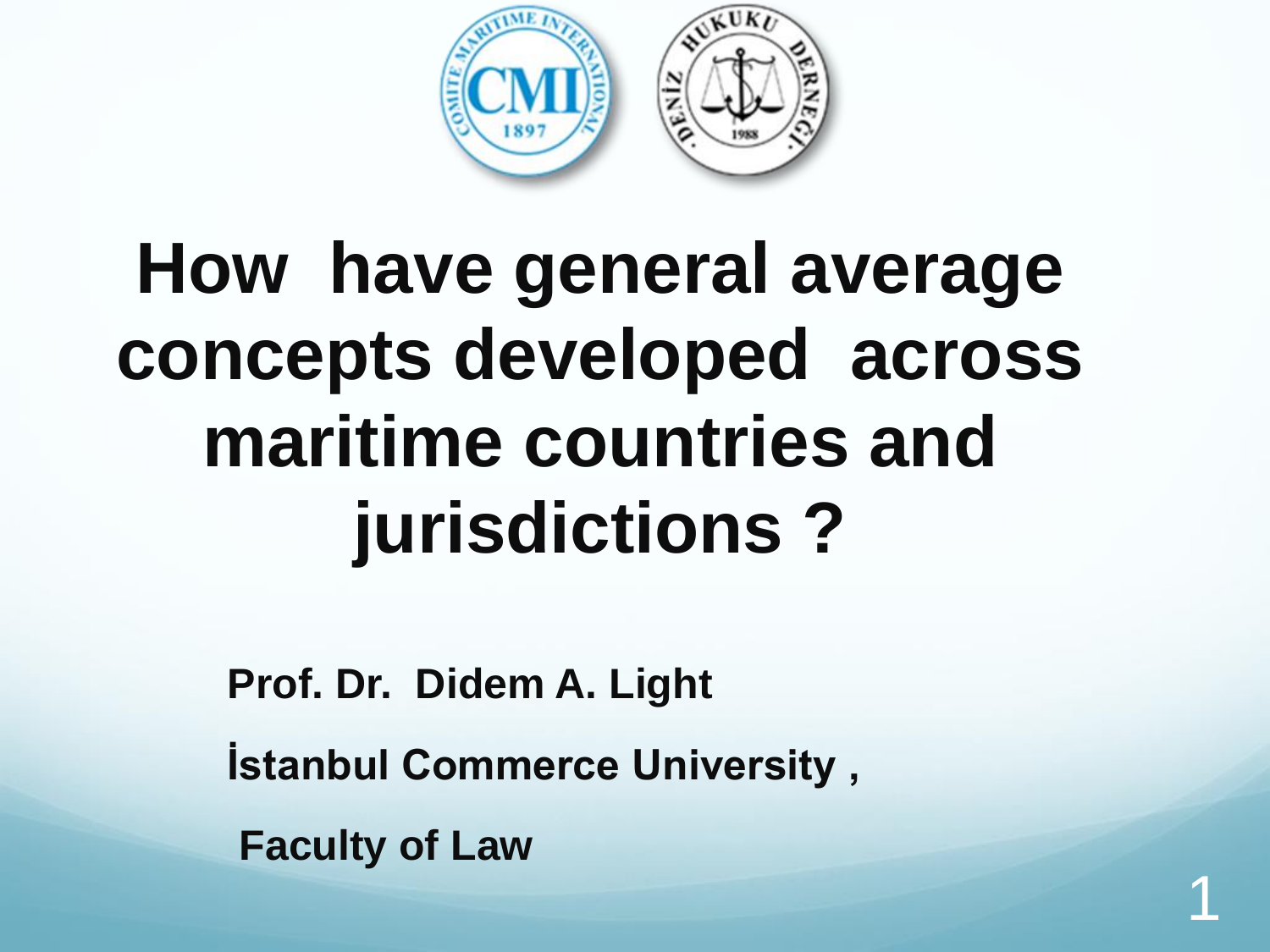**General average is one of the oldest mechanisms of maritime law, and has been handled, since the middle ages, as a separate subject independent from contracts for carriage of goods by sea and maritime insurance law.**

**General average means sharing the damages and expenses assumed for the common safety of the vessel and cargo during a voyage in a proportionate manner among the relevant parties of the journey.**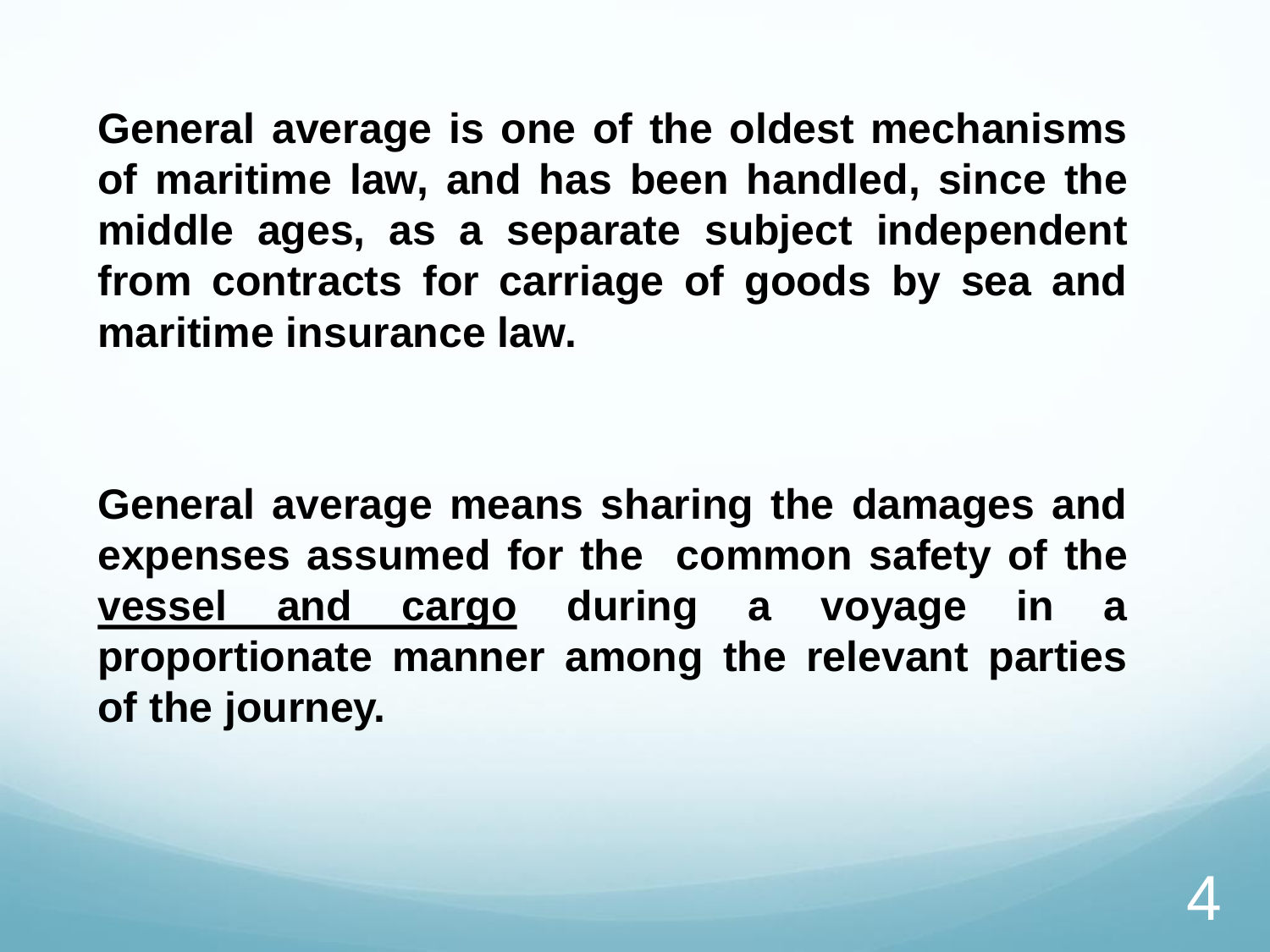**General average is based on Rhodian Law, however no written records exist from this era. The first written legal instrument was created with Section II of «De Lege Rhodia de Jactu» of Digesta, Book XIV, dated 533 AD. This document refers to the principle that (Lowndess/ Rudolf, p.4)**

*«the loss to arise from the jettison of cargo for the common safety will be covered by all parties»* 

**This principle today mainly relates to the general average rule which is called "jettison of cargo".**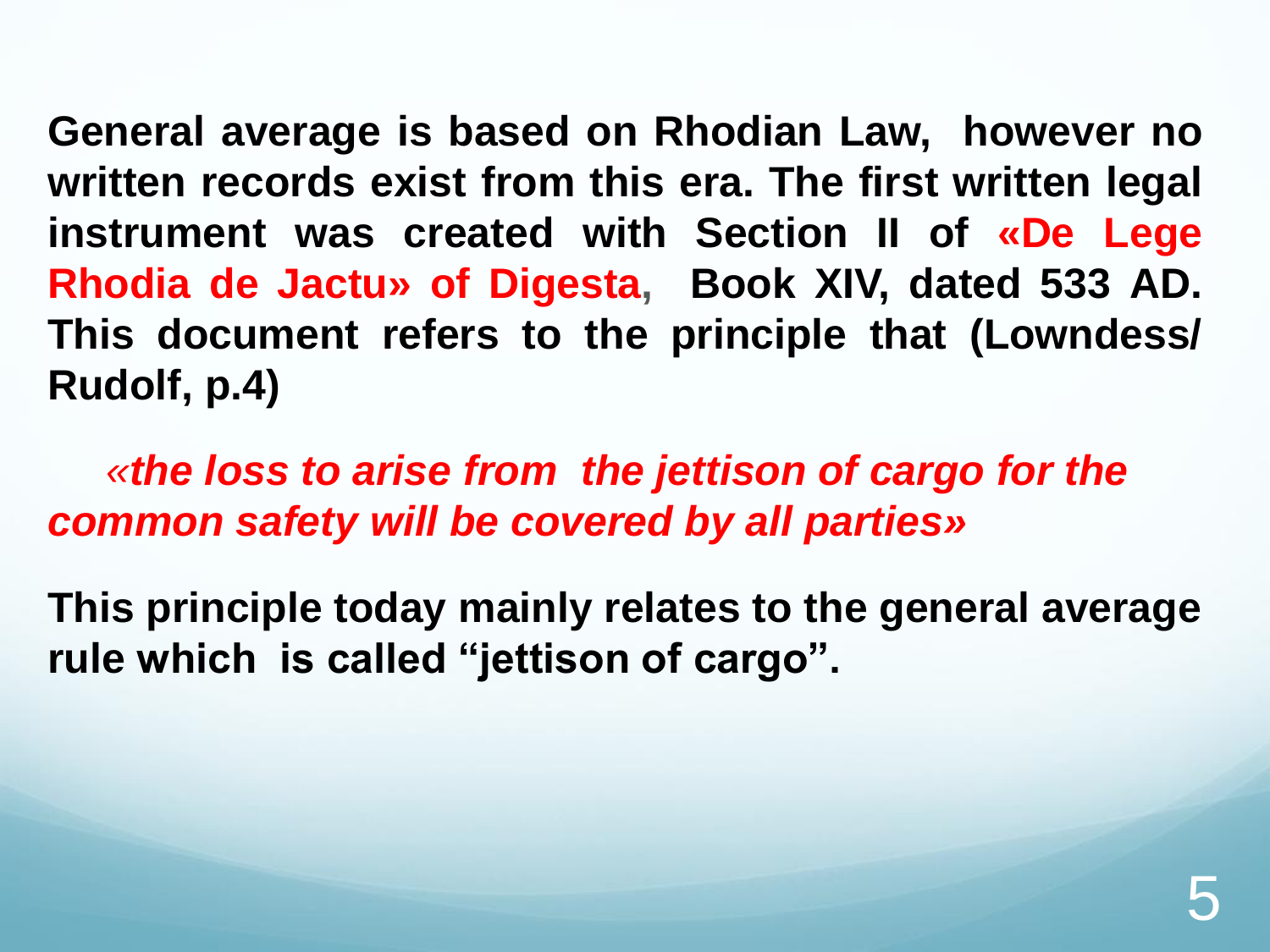**These rules started to be implemented by Roman Law in a unique manner starting with the settlement of Rhodes in the Eastern Mediterranean basin. With the decline of the Roman Empire, the regulations governing general average were shaped by the common law of the maritime area.**

 **The most important compilations related to general average have been, since the 11 th century,** *«The Rules of Oleron».*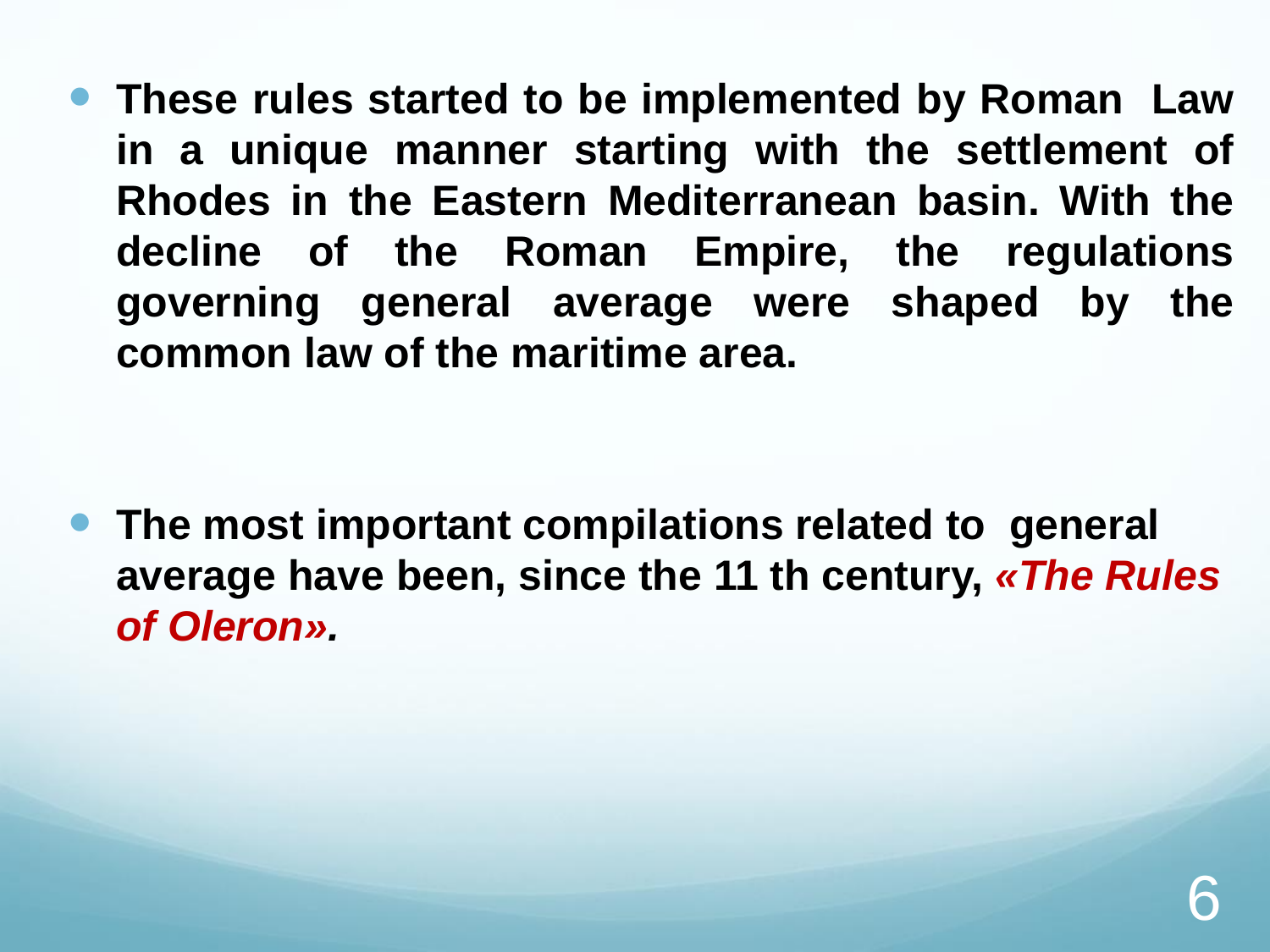- *The Rules of Oleron* **contains three articles governing average .***(* **Lowndess/ Rudolf, p.4)**
- *1- Components of general average for jettison of cargo (article 8)*
- *2- Cutting away the masts, the mooring cable and anchor for saving cargo (article 9)*
- *3- Adjustment of general average for jettison of cargo among merchants (article 35)*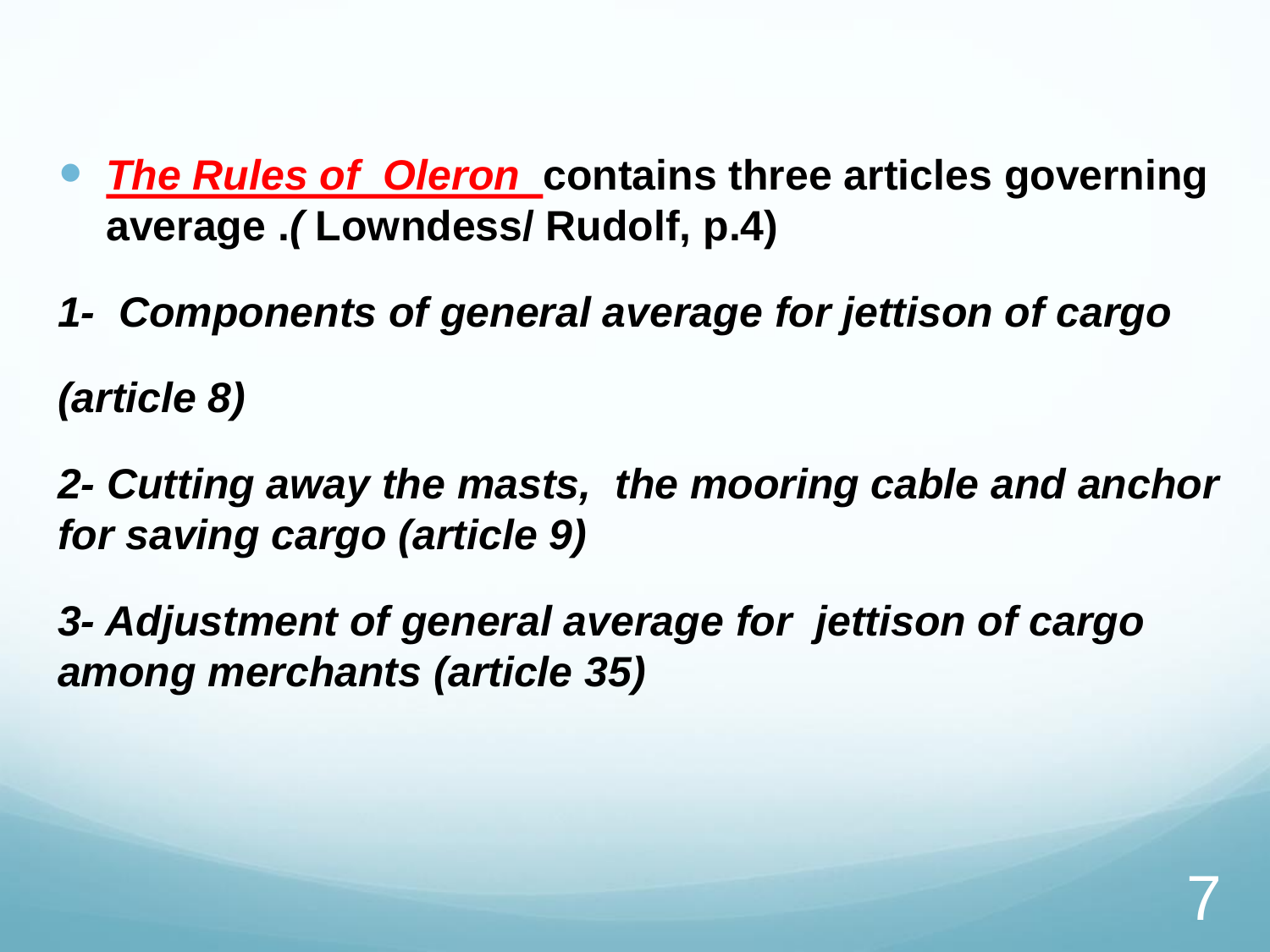**In the 1270's, «Farmannalog», which was a condification of Norse Sea Law, various codes of the Italian Sea Republics, «The Laws of Visby» which were prevailing in Northern Europe , and the «Garagos Law Book» in Iceland contained provisions related to general average.** *(* **Lowndess/ Rudolf, p.5)**

 **The «Consulado del Mare»***,* **which codified the customary law of seafarers in the Western Mediterranean starting from the 14th century, contains similar provisions.**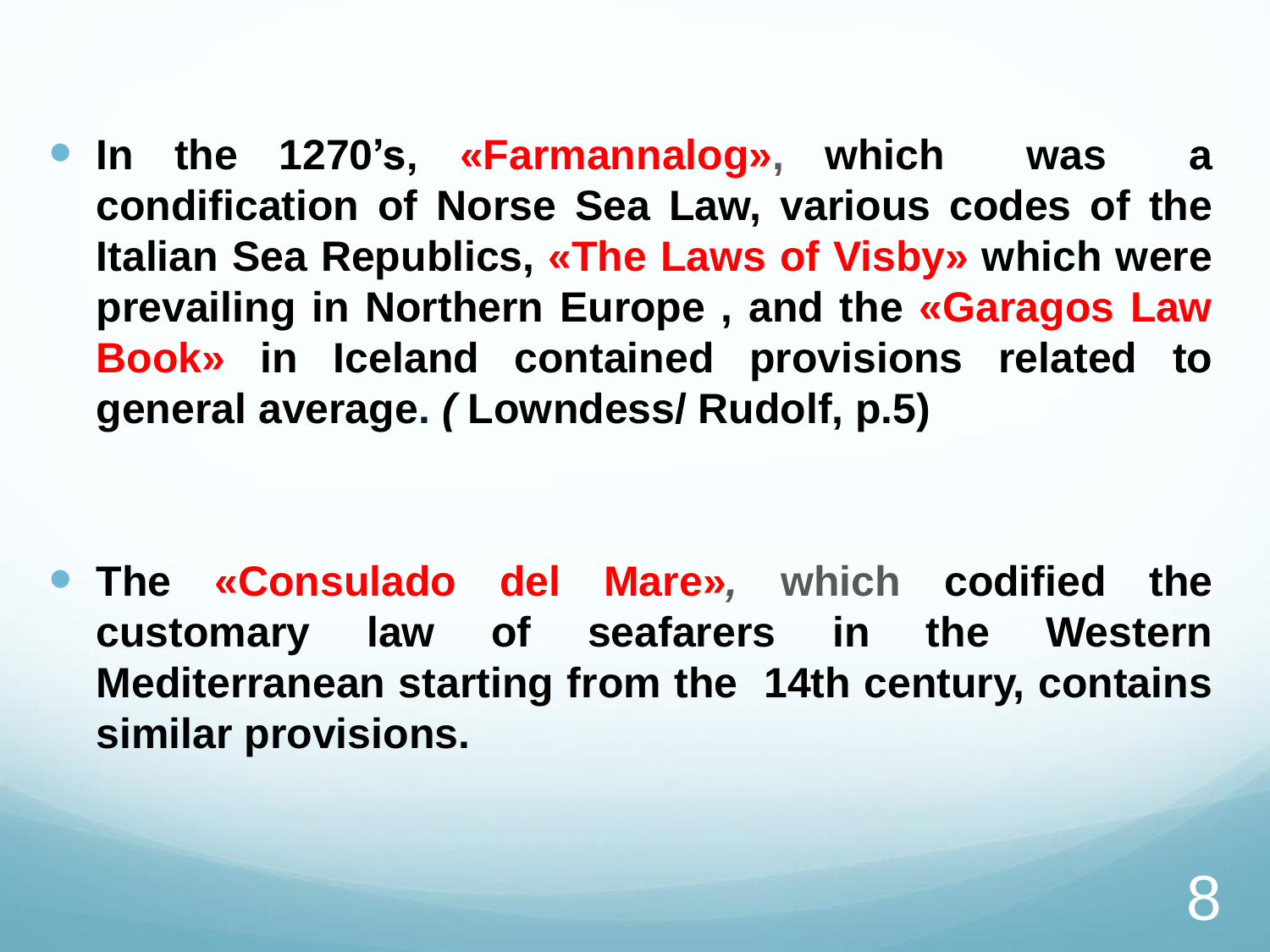- **Ship and cargo owners seem to have preferred to insure themselves against sea risks, which emerged starting from the 14th century.**
- **The major maritime discoveries that started in the 15th century brought the vessel and cargo partnership encountered in the middle ages to an end.**
- **In the 16th century,** *«Guidon de La Mer»* **which is a book on private law, included the definition of general average. This book was considered a guideline, and also handled other issues of maritime law (e.g., freight, maritime loans, etc.)**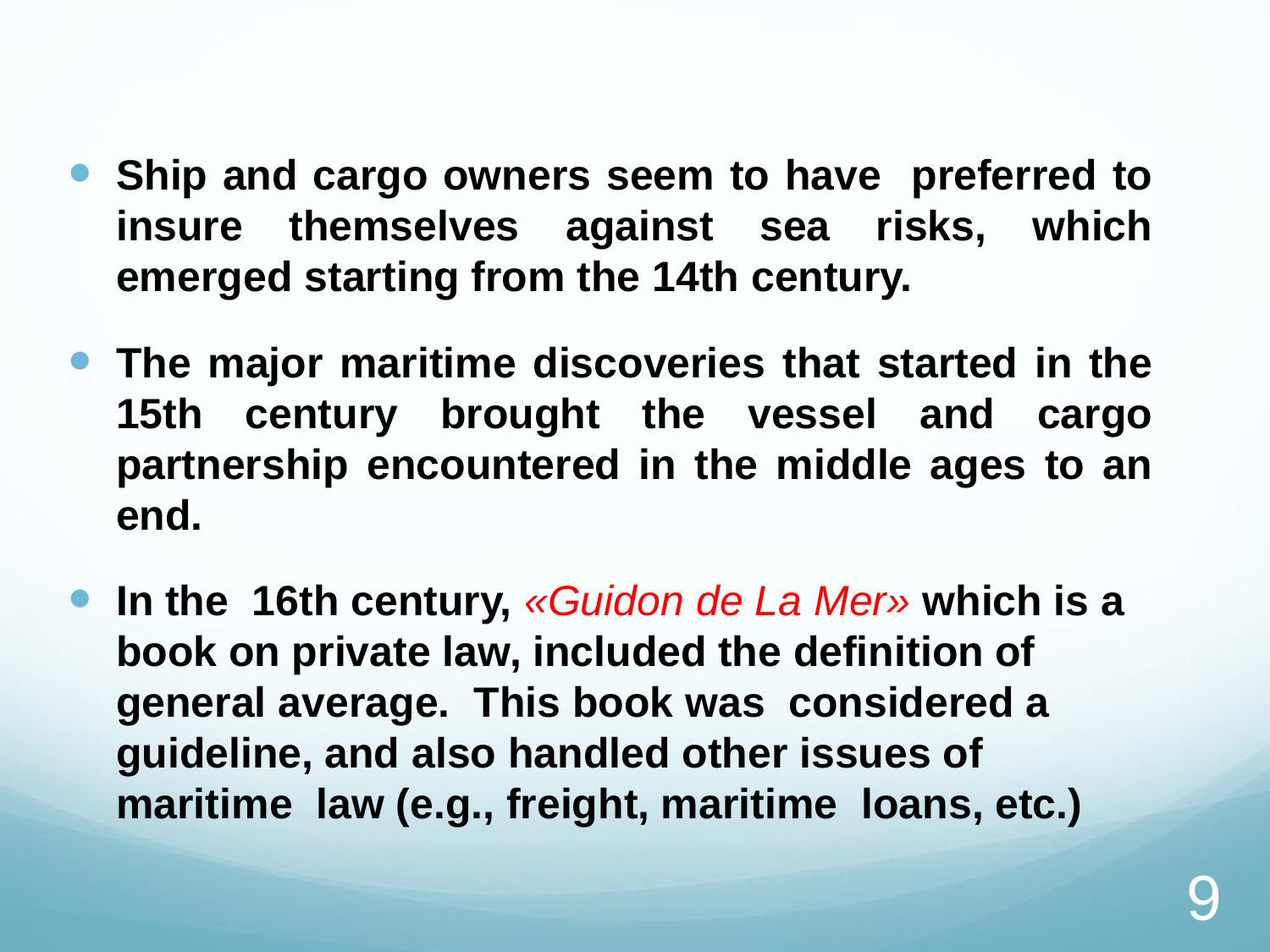**The** «*Ordonnance de la Marine*» , **dated 1681, defines general average in Article 7/2 as it is defined today.**

**These provisions were then incorporated into Napeleon's Commercial Code. From then on, countries began to issue their maritime laws which included provisions governing general average.**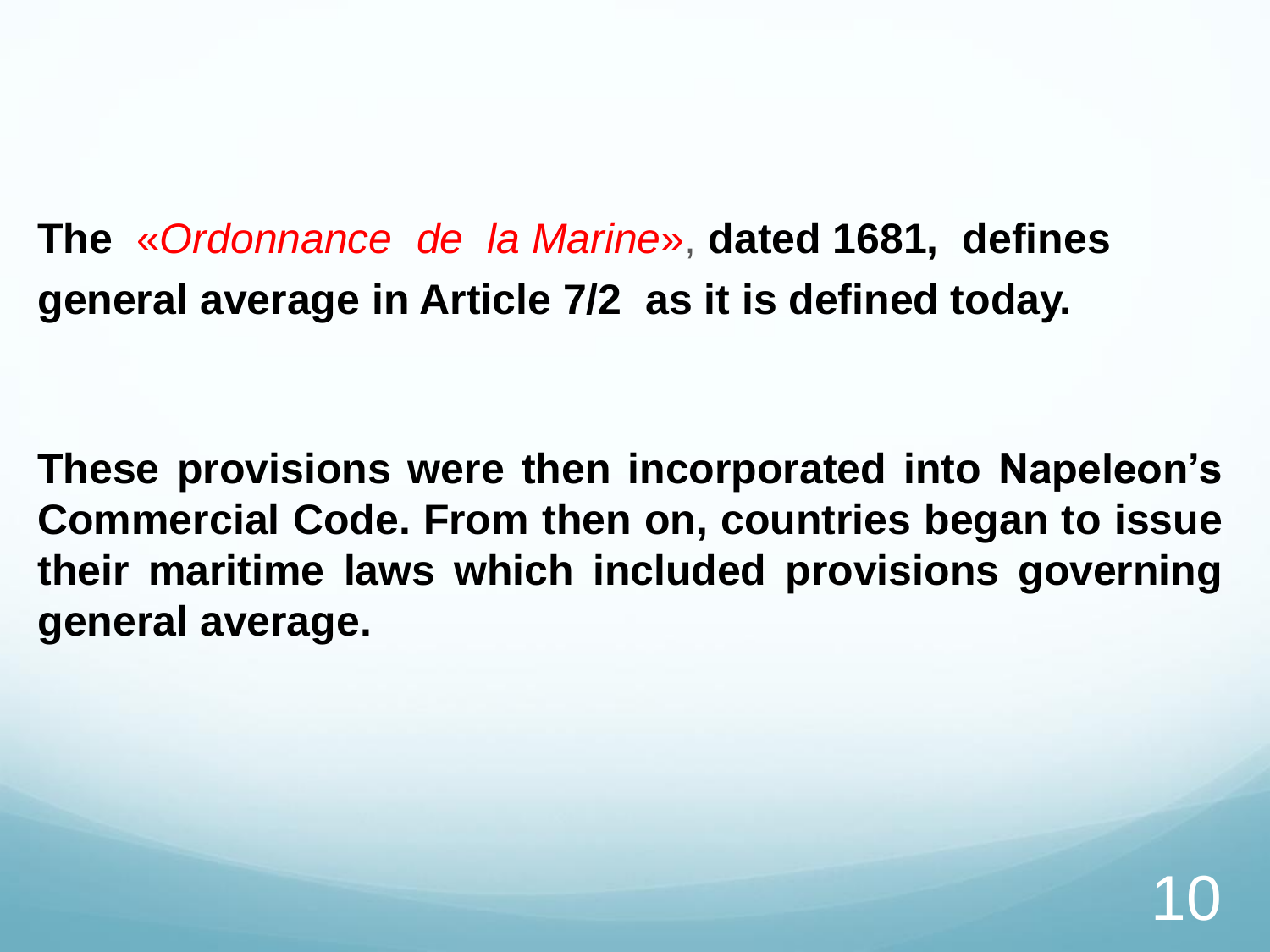**In the UK and the US, unlike Continental Europe, no legal regulations existed governing general average. As the English law and practice, used since the early days, the Rules of Practice of the Assocciation of Average Adjusters were taken into consideration. On the other hand, the Marine Insurance Act of 1906 included the definition of general average in its Article 66/2.**

*"There is a general average act where any extraordinary sacrifice or expenditure is voluntarily and reasonably made in time of peril for the purpose of preserving the property imperiled in the common adventure."*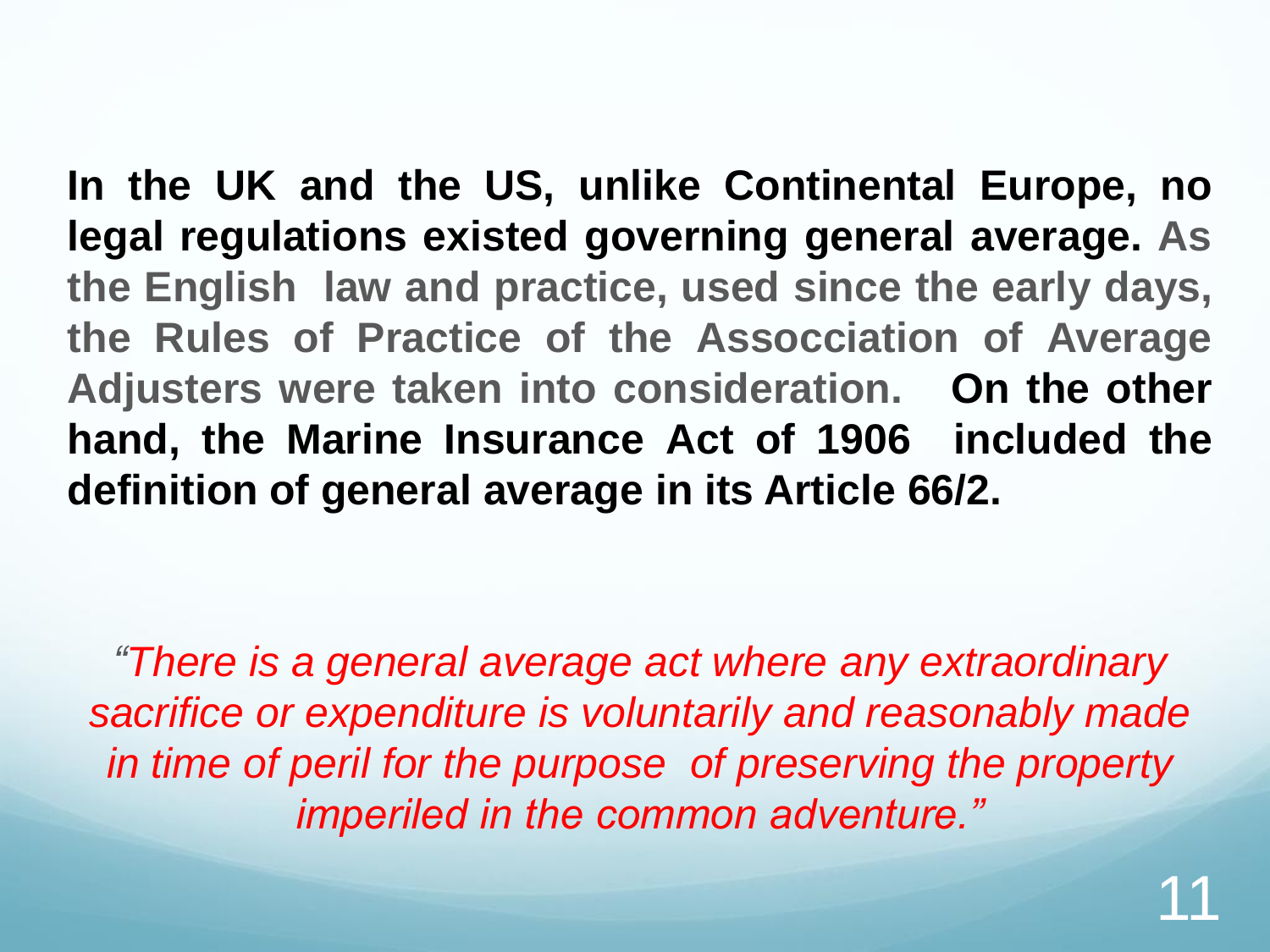- **The implementation of various national laws governing the rules of general average caused differences between English case law and Continental Europe after the second half of the 19th century**.
- **These differences have become an important concern, and initiatives began for integrating the rules of general average in order to resolve the issue in the international arena.**
- **In 1860, the first 11 rules which were determined in relation to general average, were named "Glasgow Rules" and studies started in 1864 for a project of general average code, but these efforts have not been successful. The rules were revised in 1877 and 1890.**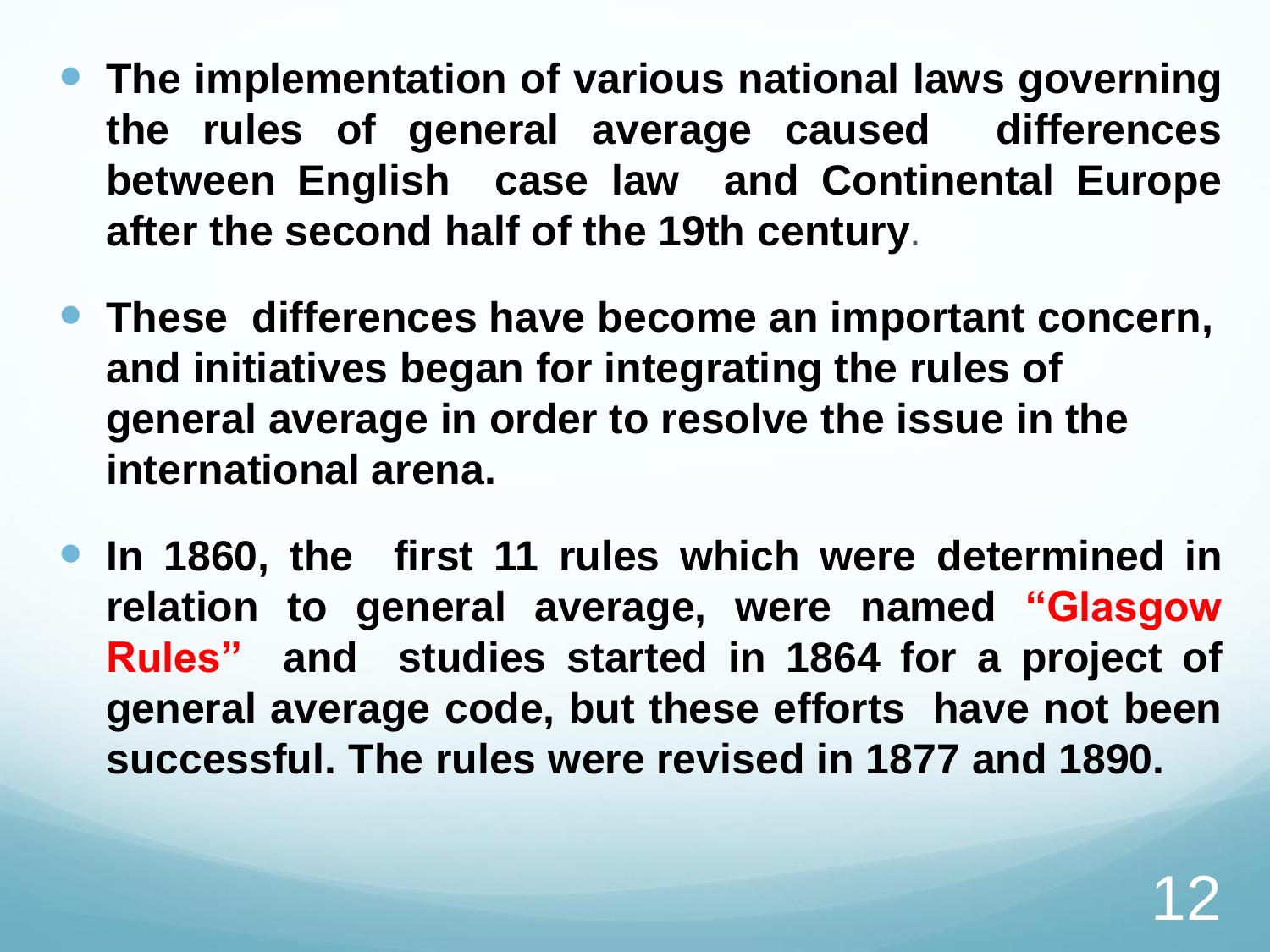**In 1924, Lettered Rules from A to G which had a nature of general provisions were added, and the rules numbered in roman numerals were amended and expanded in accordance with commercial and technical requirements.**

 **The York-Antwerp Rules, which have been long established , underwent revisions in 1950, 1974, 1990, 1994 and 2004 in line with the changes and developments in the maritime and insurance industries. Revision efforts are still ongoing for the York-Antwerp Rules, which will be discussed in detail today by distinguished lecturers.**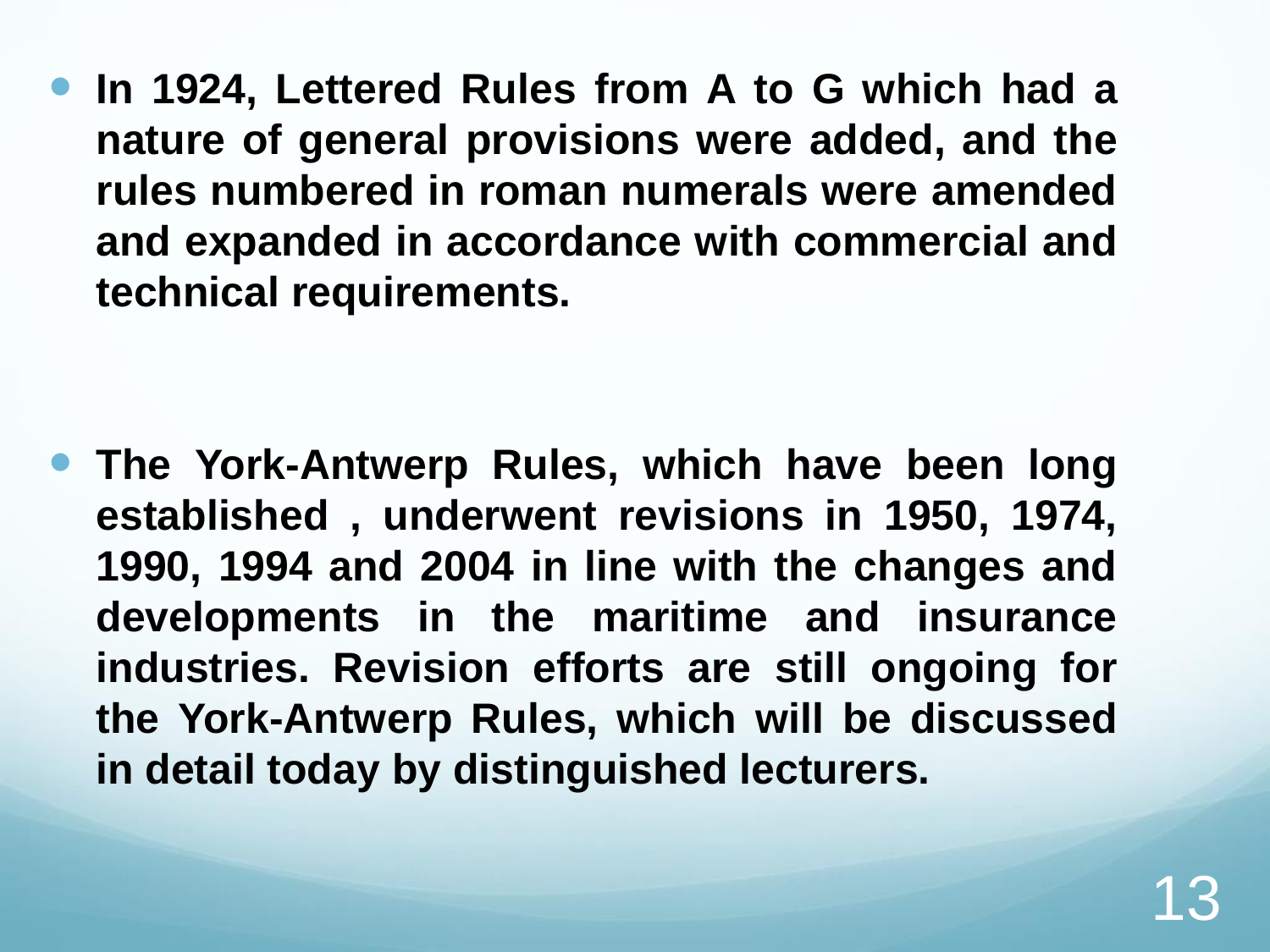# II.Implementation of General Average

- **1. General :**
- **York-Antwerp Rules do not have an agreement nature.**

 **The Rules can only be recommended to be incorporated to contracts of carriage and bills of lading of the relevant parties.**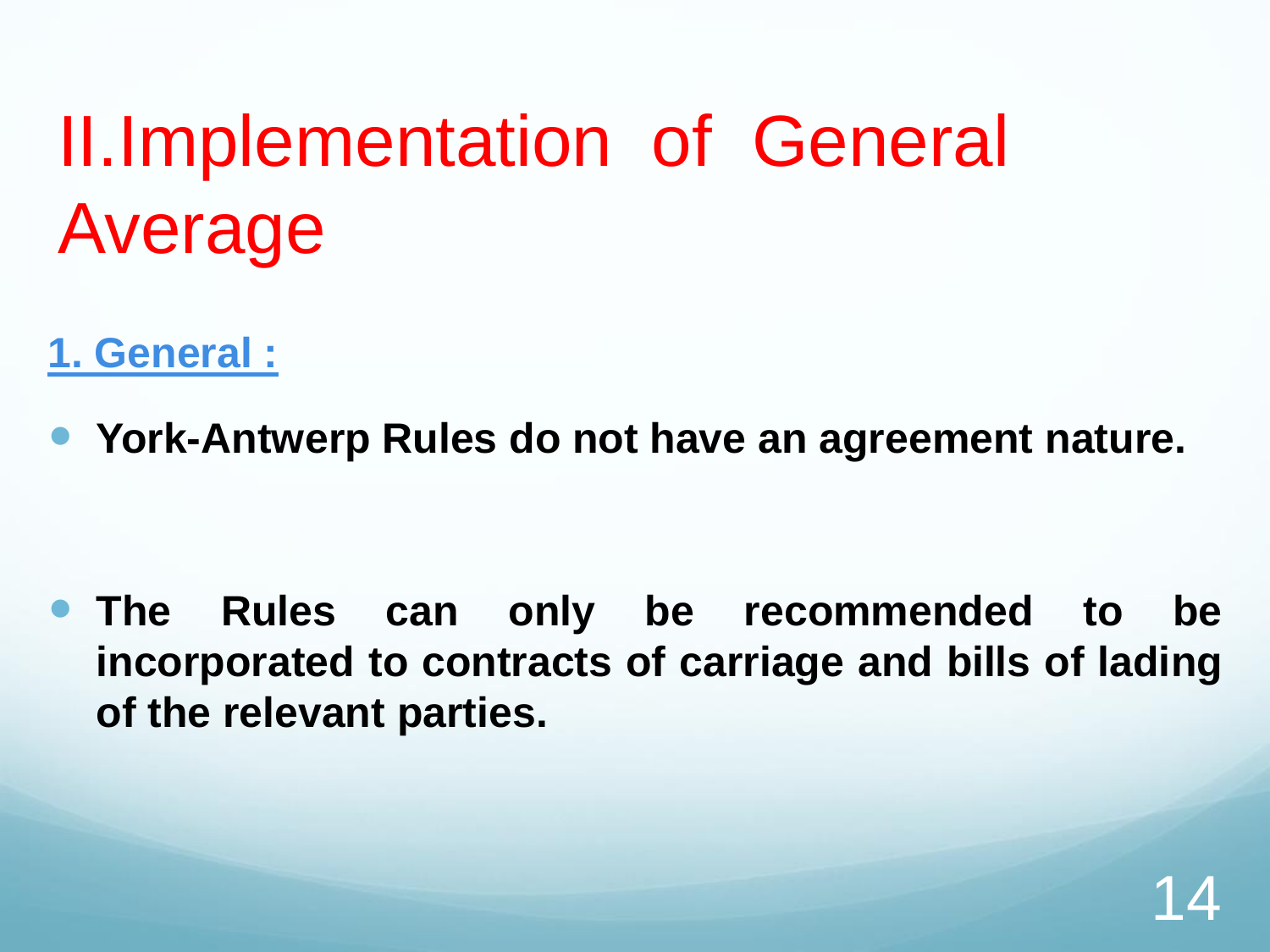**In the international area, York-Antwerp Rules are either incorporated into the national laws;**

 **by means of non-mandatory rules (e.g., French law, Italian law, German law, US and English law, Dutch law, Egyptian law)**

### **Or**

- **by means of reference to these rules with an internal provision.**
- **(e.g., Sweden, Belgium, Norway, Denmark, China, Turkey)**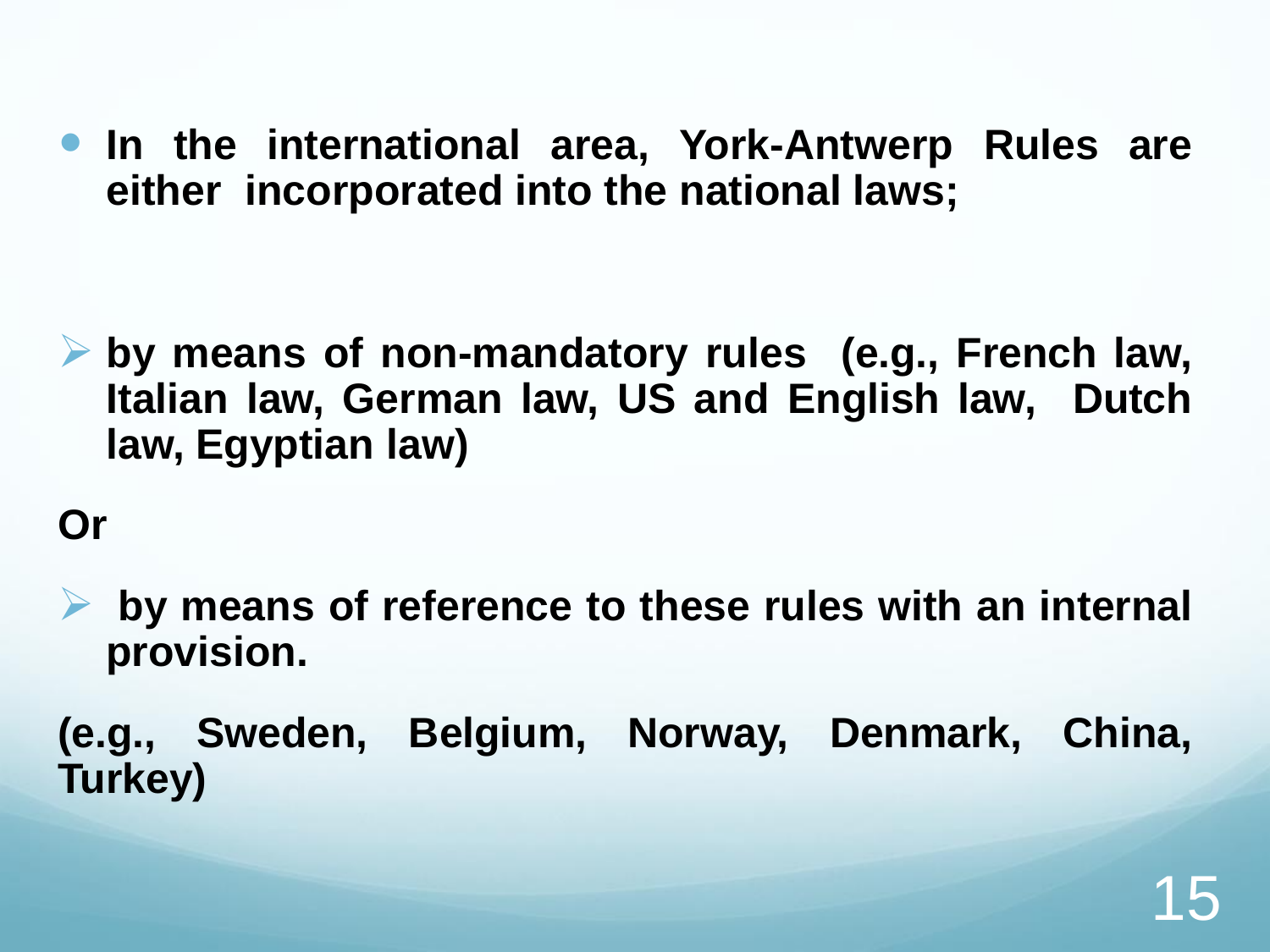**The national laws of the US and Canada include scattered provisions on general average and there are no direct enforceable regulations. Thus, the "Rules of practice of average adjusters" introduced aimed to ensure unity."**

*-Rules of Practice of the Association of Average Adjusters of the United Kingdom*

*-Rules of Practice of the Association of Average Adjusters of United States of America* 

*Rules of Practice of the Association of Average Adjusters of Canada*

*-Rules of Practice other than the Great Lakes*

*Ahine Rules* 16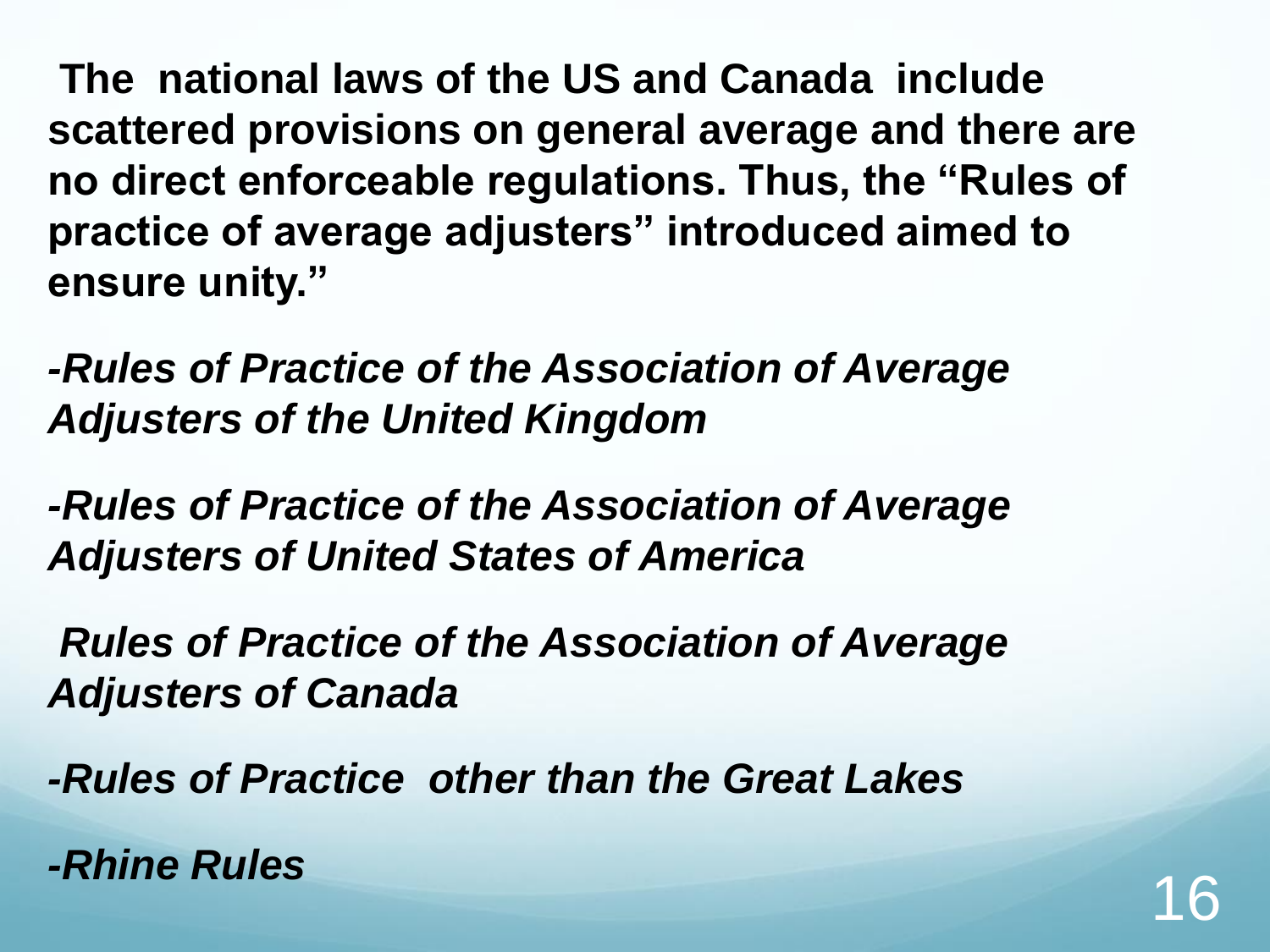## **2. In Turkish Law and Practice**

**For the first time in Turkish law, general average was governed by the Commercial Maritime Law dated 1864, which was drawn on the basis of the French Commercial Code of 1807.**

**The Commercial Maritime Law dated 1929, which was produced during the Republican era by the translation of the second book of the German Commercial Code, which deals exclusively with maritime law, contains provisions governing general average.**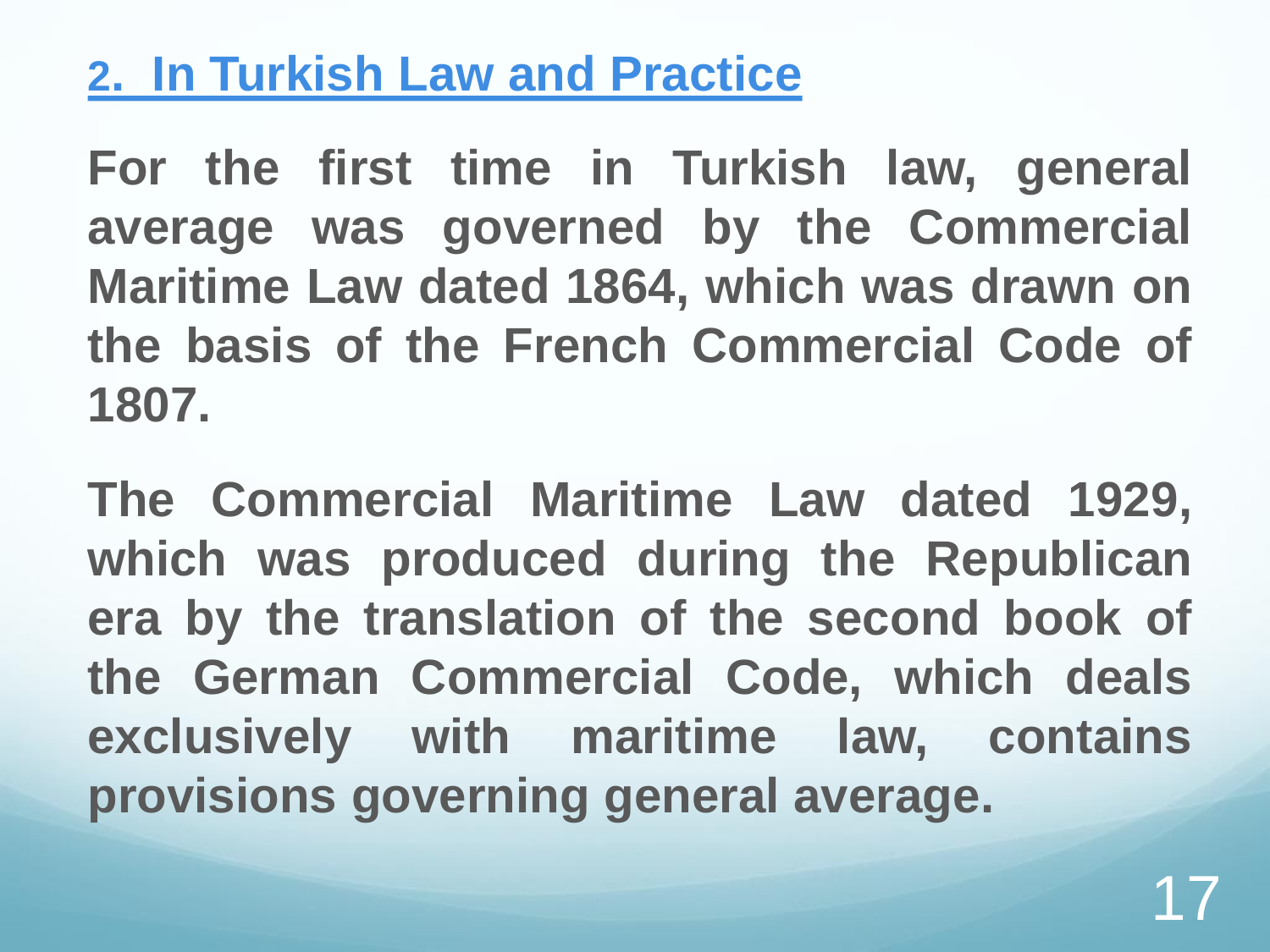**The Turkish Commercial Code which took effect in 1957 also contains provisions on general average. All these provisions were drafted on the basis of the York-Antwerp Rules dated 1950.**

**The New Turkish Commercial Code No. 6102 governs general average in its Articles 1272 to 1285, and provides that the York-Antwerp Rules must be referred to for the purposes of implementation of general average. This can be explained as follows:**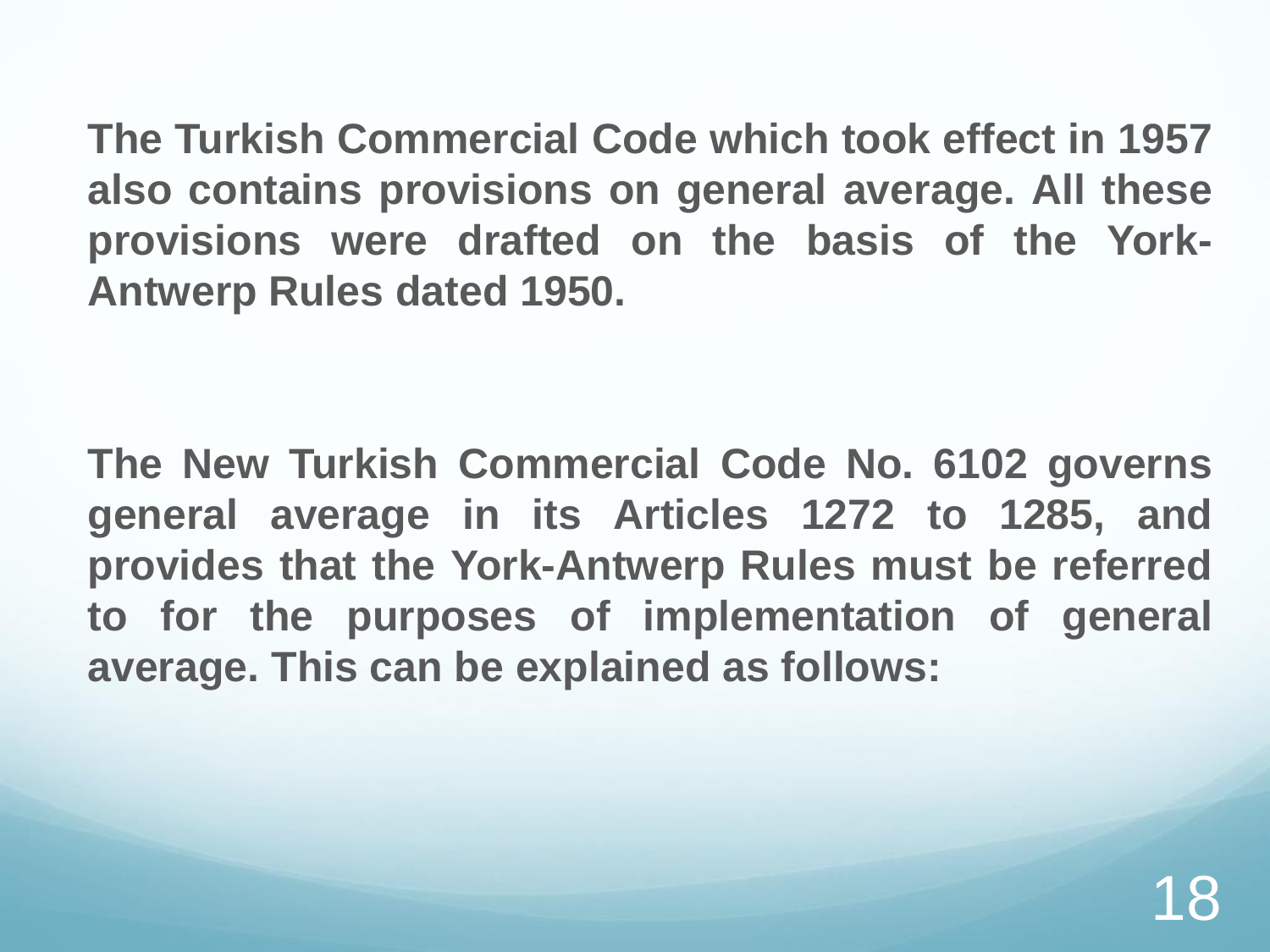**Article 1273/1 provides that, unless agreed otherwise by the parties, pro-rata sharing of general average is subject to the most recent York-Antwerp Rules, which was issued by the CMI and which was translated into Turkish on the basis hereof.**

 **The translation of York-Antwerp Rules is prepared by an expert committee to be founded by the General Directorate of Insurance and Maritime Undersecretariat, and the translation of the original text is announced and published in the Official Gazette.**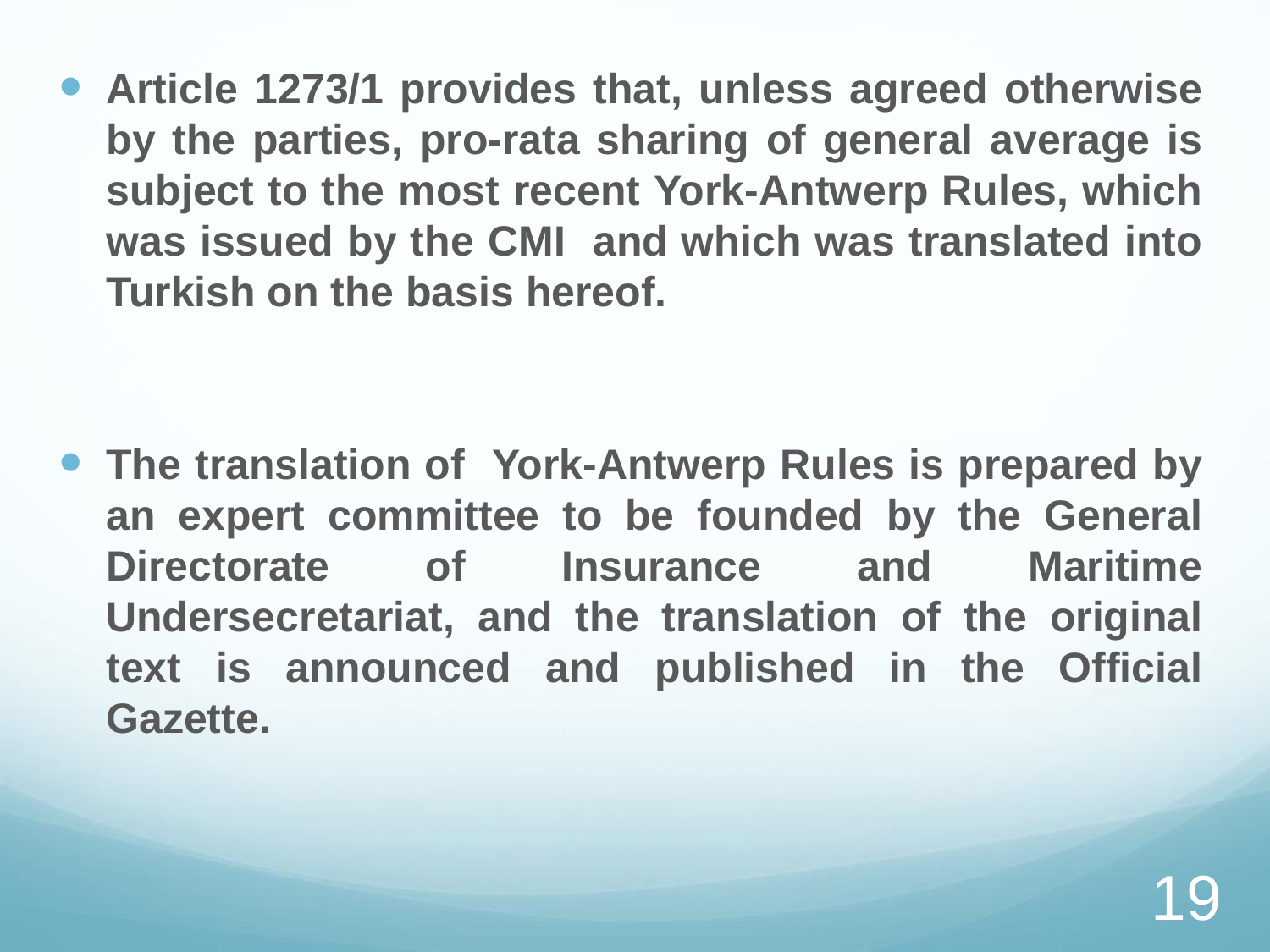**The amendments to be made to the York-Antwerp Rules by the CMI are also translated into Turkish through the same means, and are published upon** *sua sponte* **application by the relevant Undersecreteriats or real person and legal entities.**

**Because of regulation by way of reference, the Turkish Commercial Code does not govern the issue of general average exhaustively**.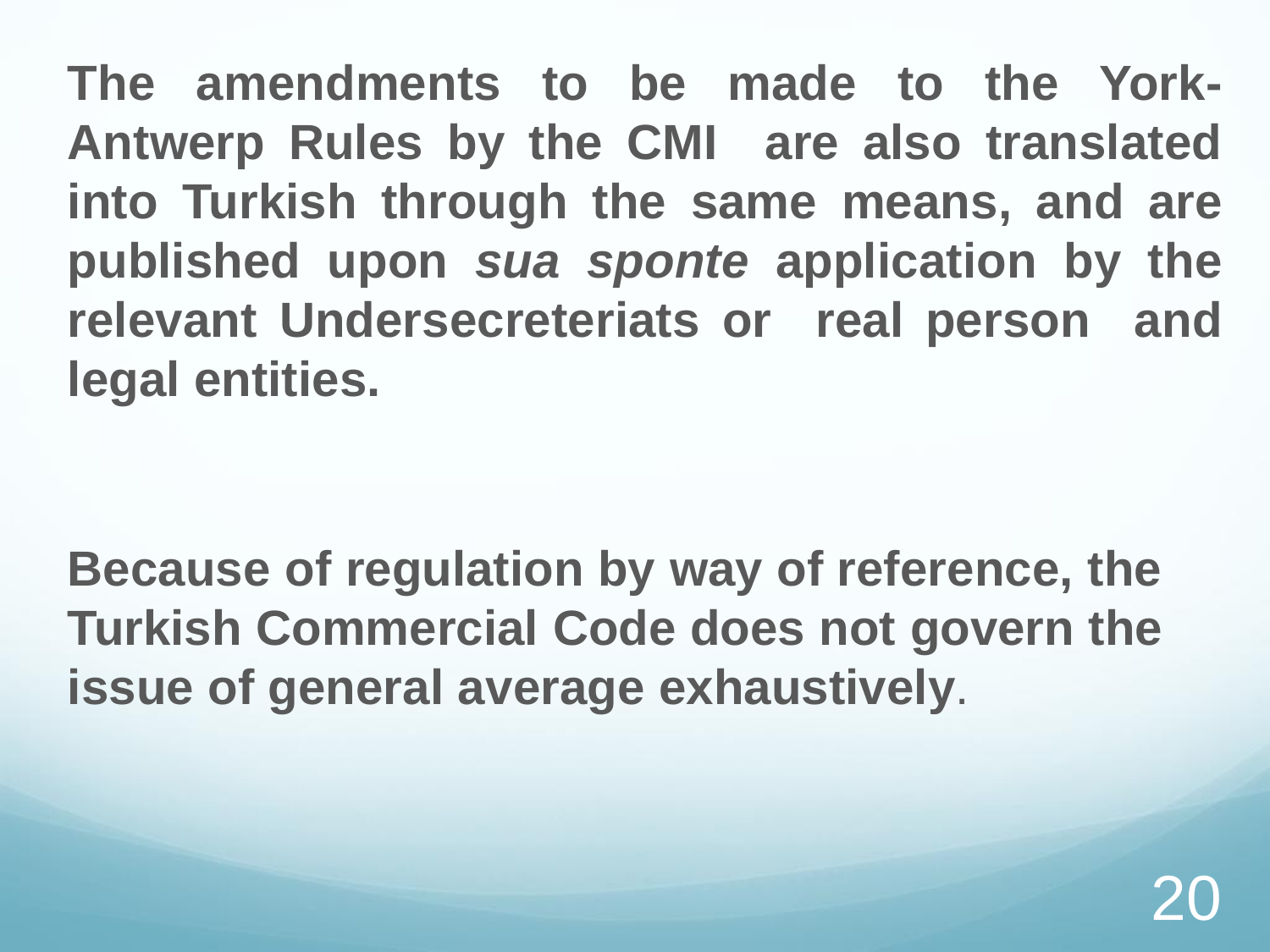- **In general, Turkish Commercial Code regulates;**
- **the definition and components of general average / Rule A**
- **the damages and losses attributable to general average / Rule C**
- **substitution costs / Rule F**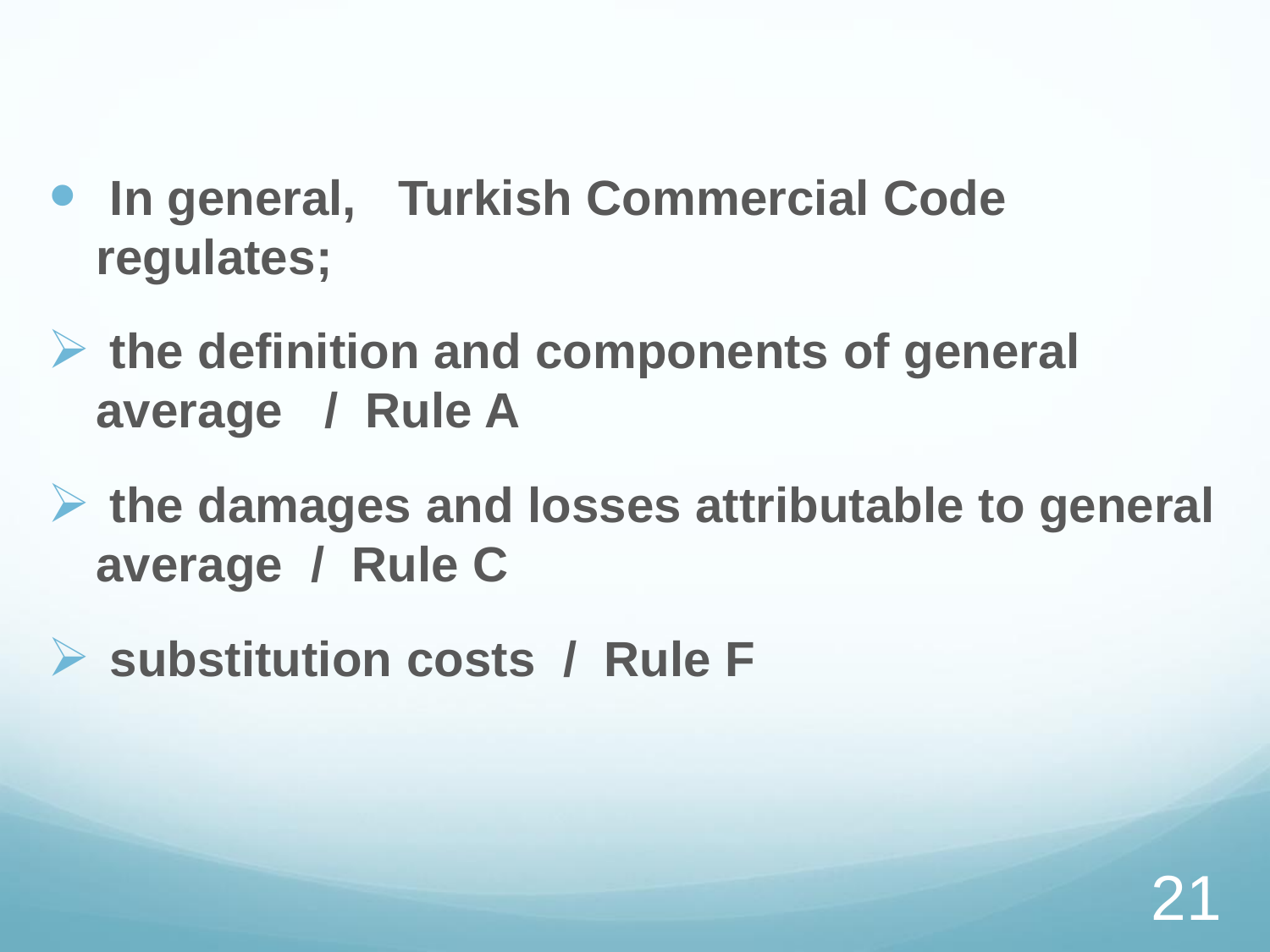**In addition, the Code also contains provisions governing general average adjustment and its procedure.**

 **It is accepted that shipowner is responsible for having the general average adjustment performed.**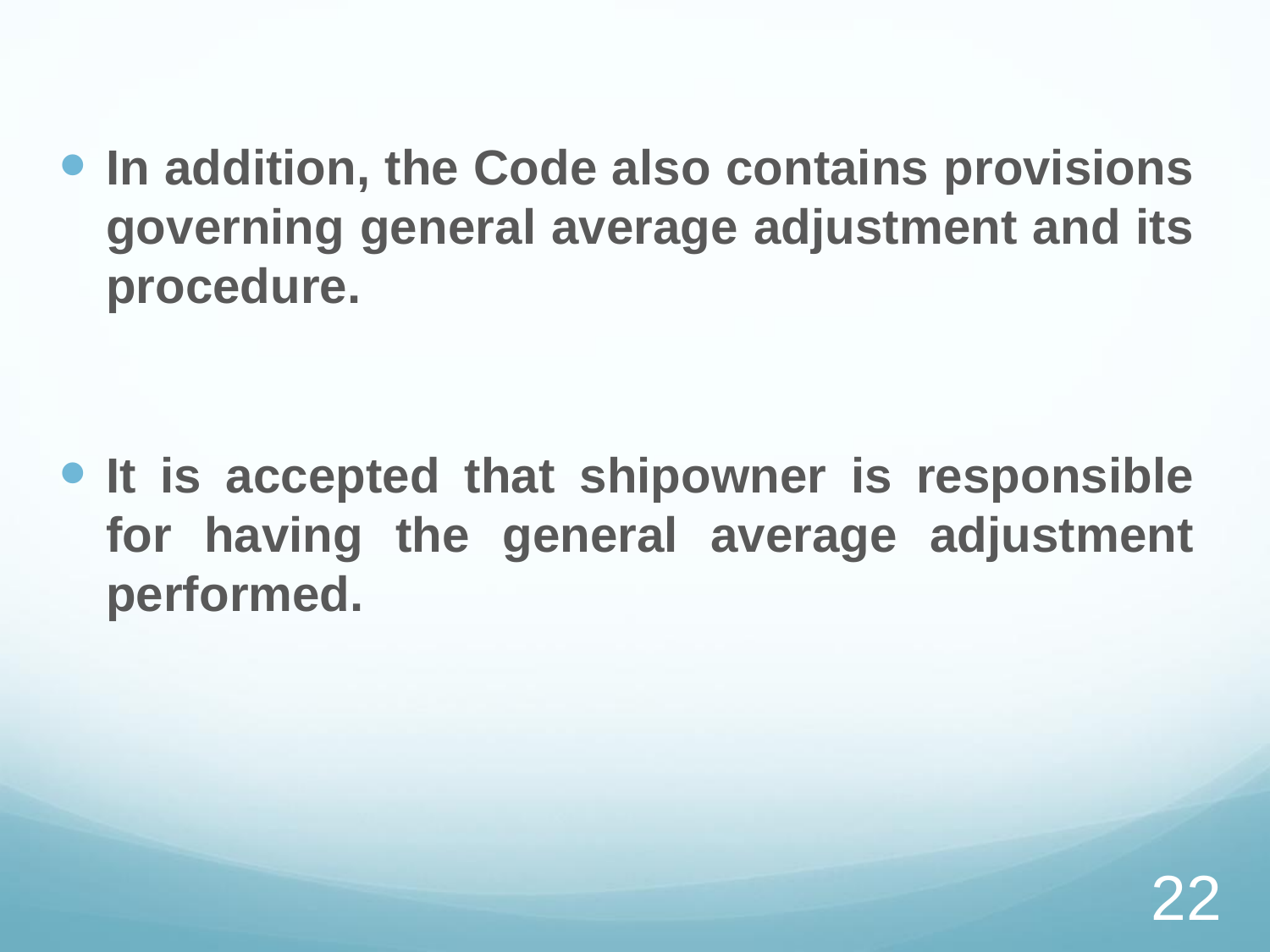**If the shipowner fails to fulfill this obligation, any of the concerned parties including the insurer is authorized to request such an adjustment and have it performed.**

 **If no consensus is reached between the concerned parties, the adjusters are appointed by the court of jurisdiction where the adjustment will be made.**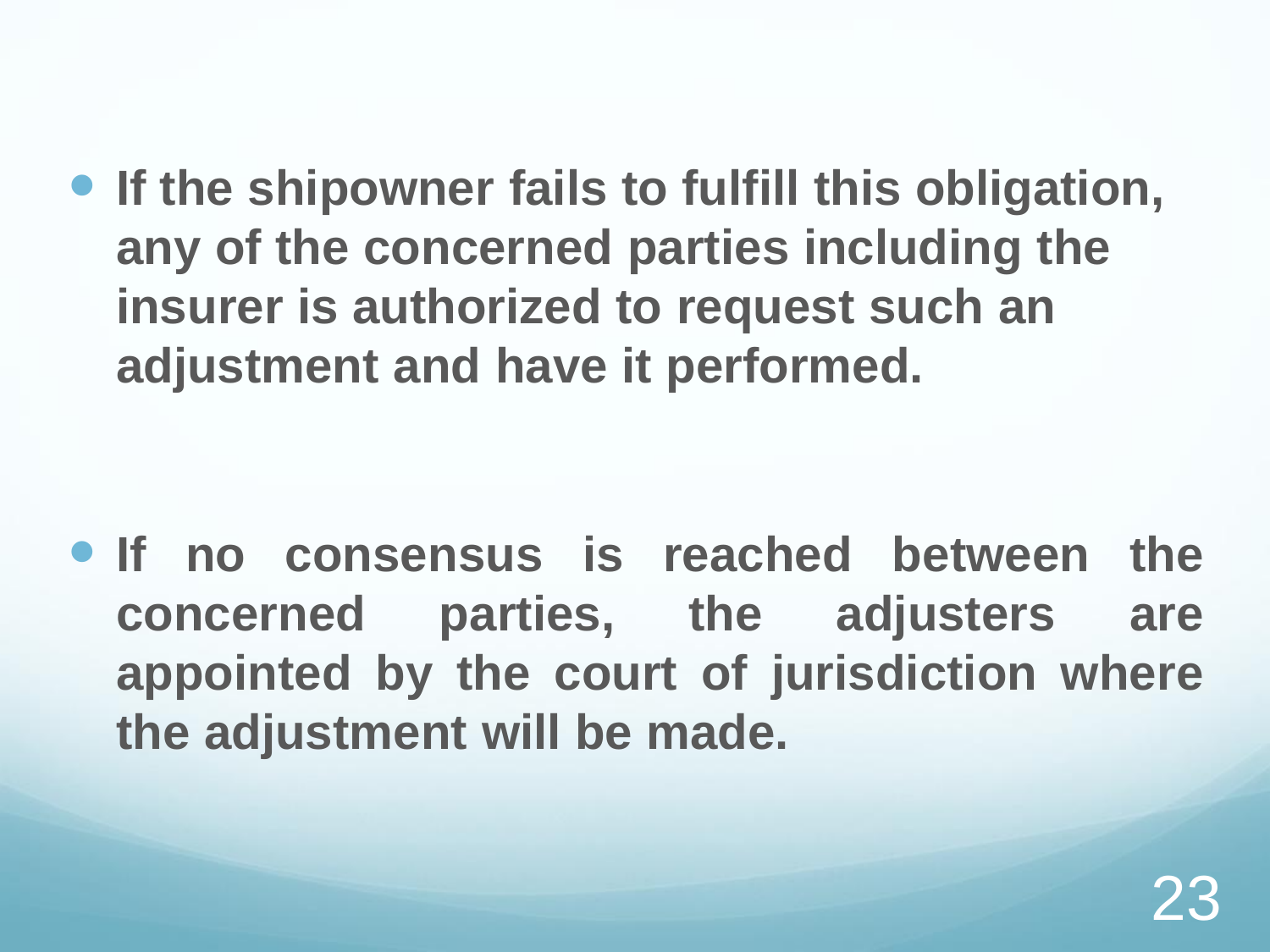**The adjustment is made at the port of destination, and if the vessel could not arrive at that port, at the port where the journey ended, by one or more than one adjusters to be appointed by the concerned parties unanimously.**

 **The general average adjustment report needs to be certified by the court. This is because the adjustment can be implemented only upon a certification decision of the Court.**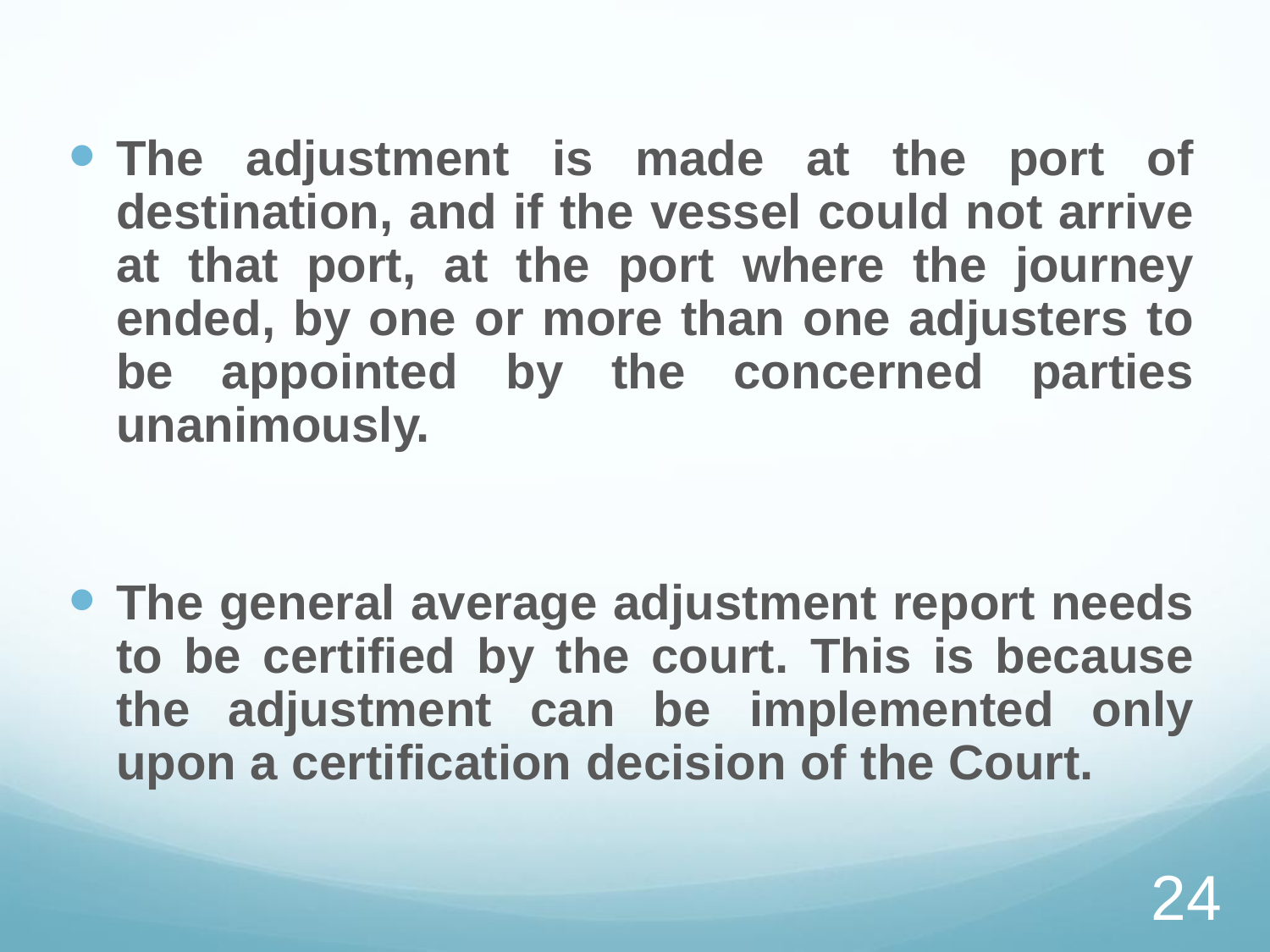- **The concerned parties including insurers may request the general average adjustment to be approved, and may also file an objection against the type of general average or calculations.**
- **TCC Art .1279- 1280**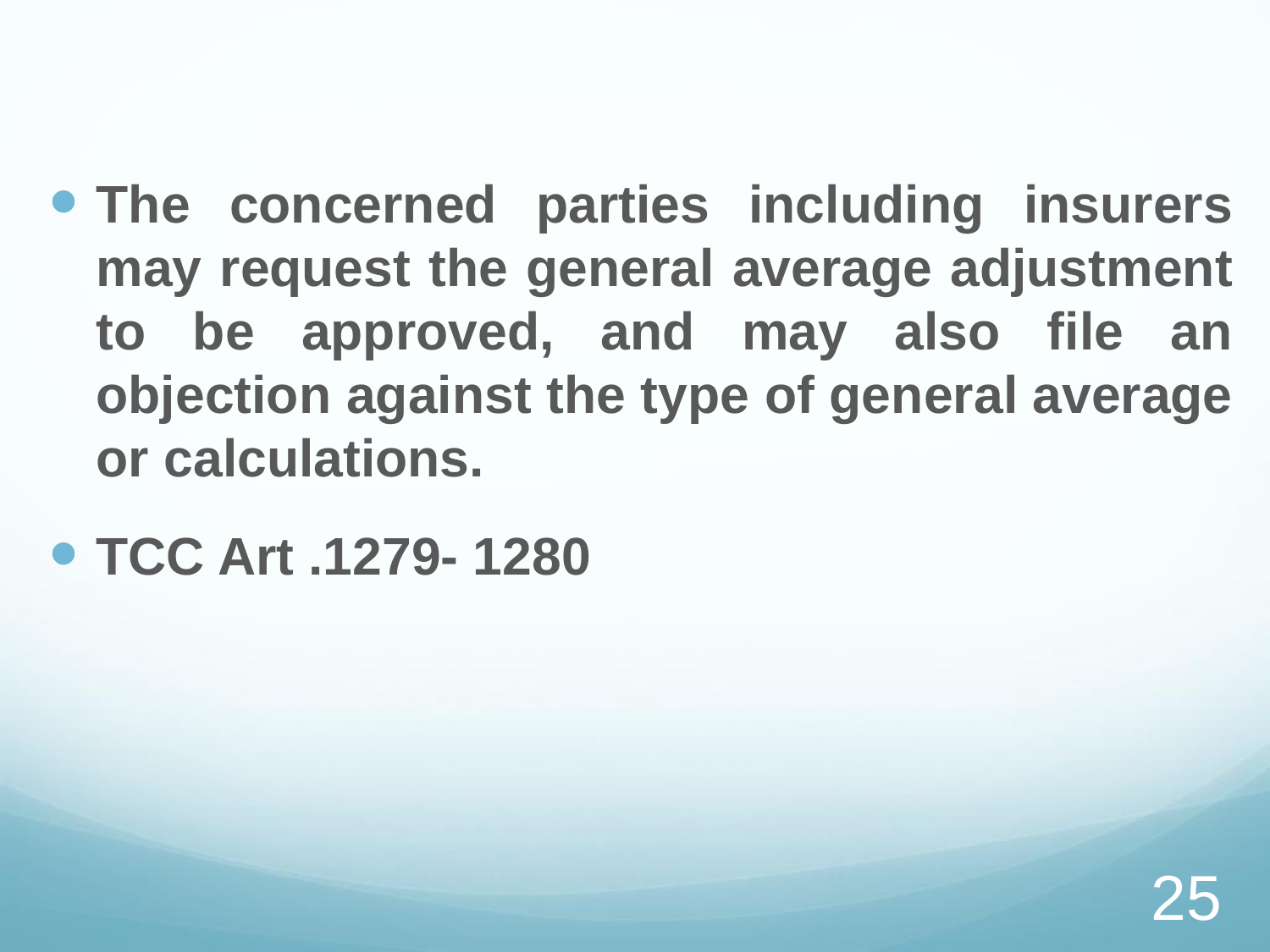- **The creditors indicated in the general average adjustment report have rights**
- **maritime liens of the ship,**
- **right of detention on the goods to be included in the pro-rata sharing of general average,**
- **right of pledge on the freight against their receivables**

**TCC Art. 1275**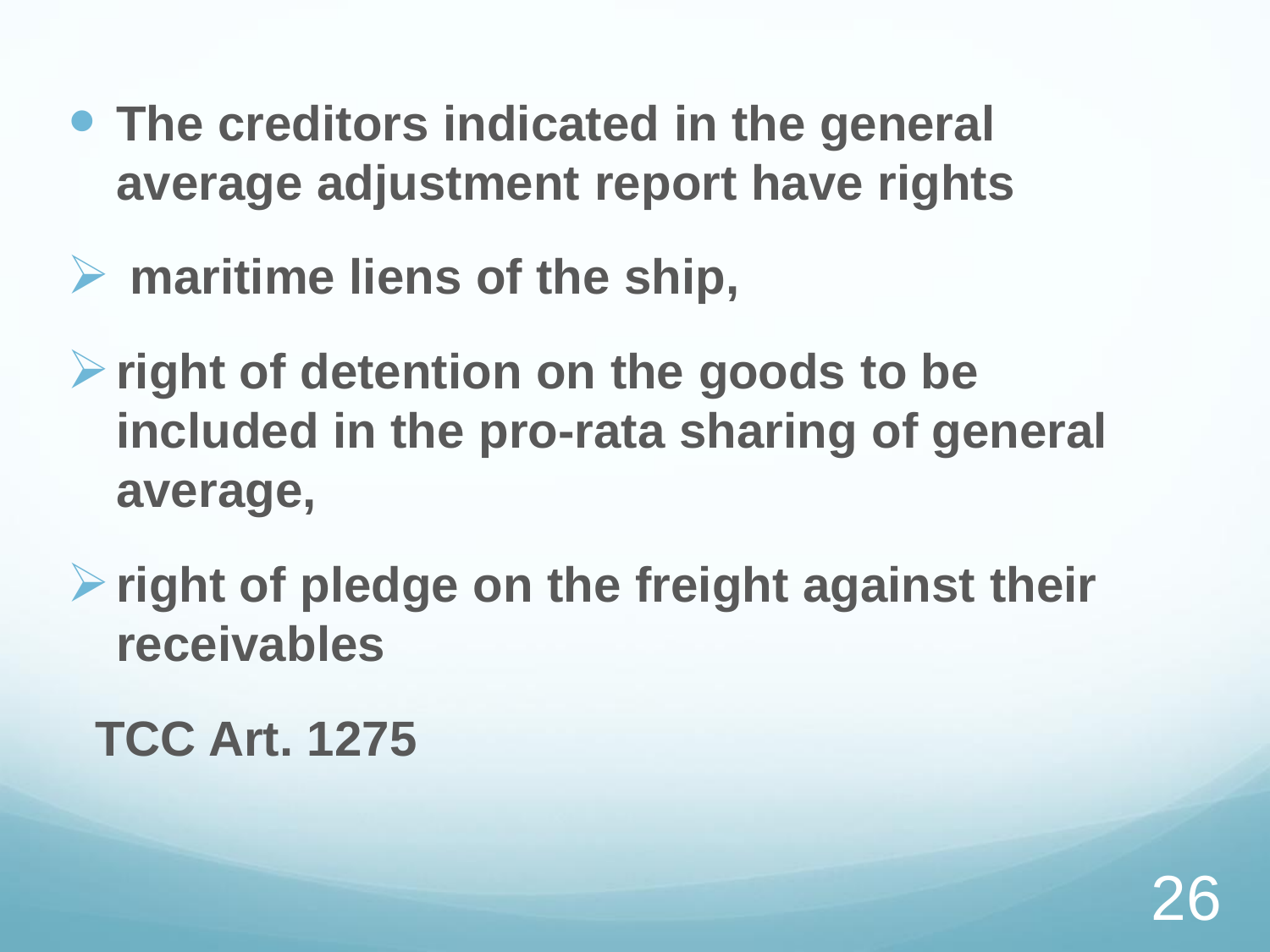**As, York-Antwerp Rules do not contain any regulation governing the performance and implementation of general average adjustment. These are governed by national laws.**

**In the current practice, it is clearly stated where the adjustment will be made, which law will apply, and the date of the applicable York-Antwerp Rules which will be referred to.**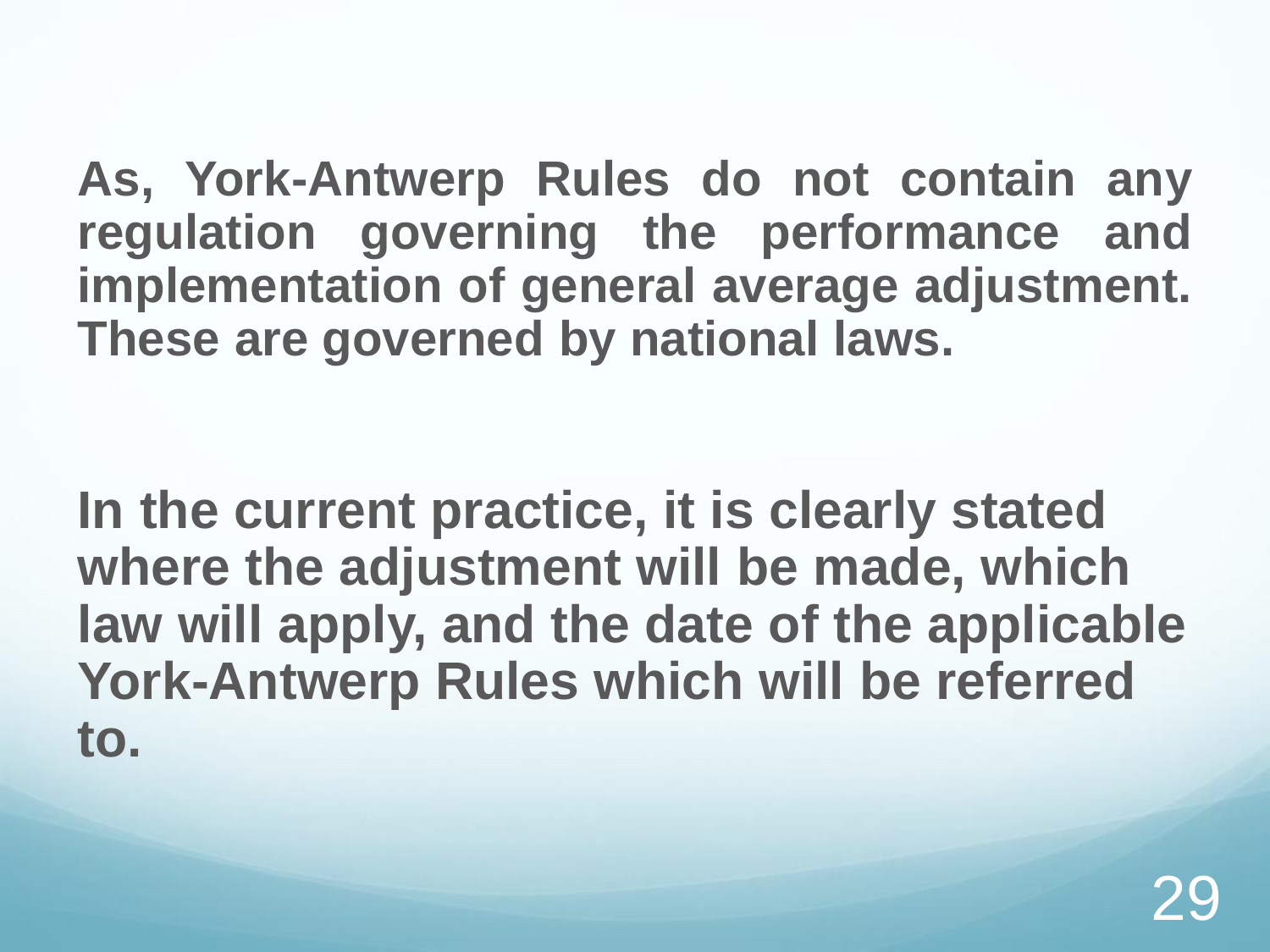**For example, a clause "G A in London / York-Antwerp Rules 1994".**

**In this case, the place where the adjustment will be made will determine the governing law, unless specified otherwise. Thus, the mentioned clause indicates that the general average will be implemented in London, that the adjustment will be subject to the English law and to the 1994 text.**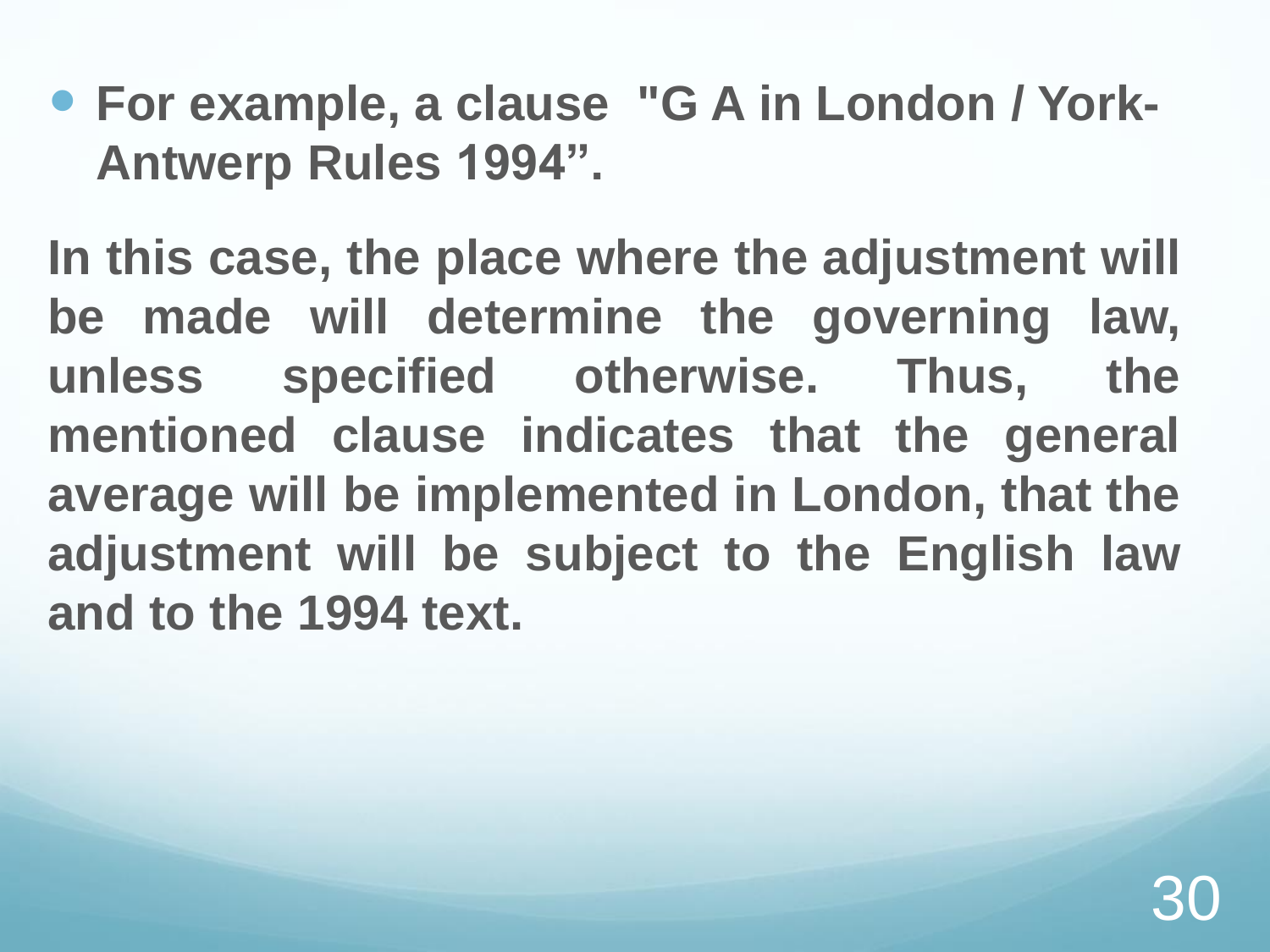# III. Interpretation

 **The first paragraph of the "Rule of Interpretation**" **which is the first Rule of the York-Antwerp Rules, needs to be examined first in order to determine how general average is adjusted.** 

### **"Rule of Interpretation"**

*In the adjustment of general average the following Rules shall apply to the exclusion of any Law and Practice inconsistent therewith.*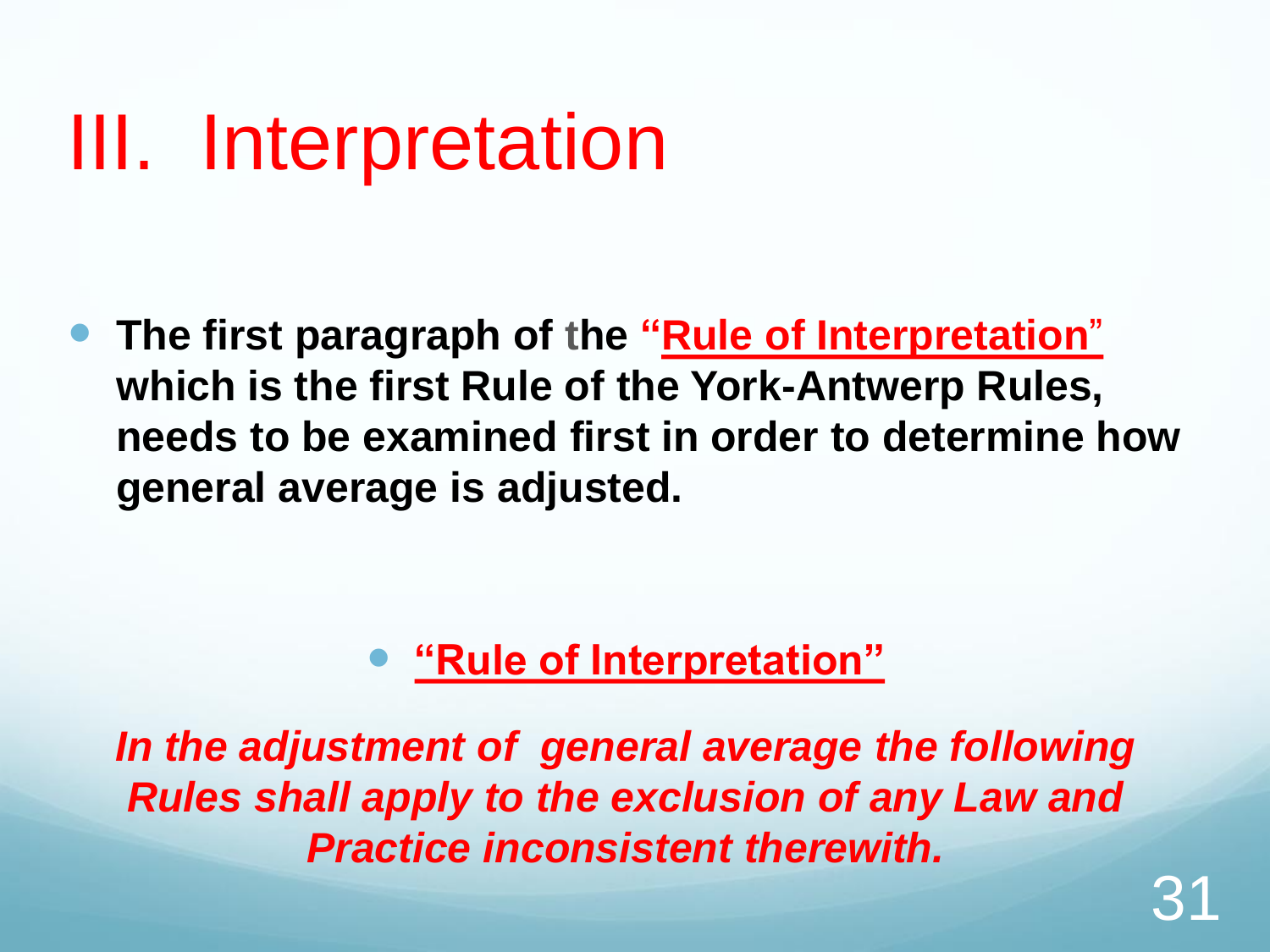**The purpose of the first paragraph of the Rules of Interpretation is to ensure a unity in the implementation of York-Antwerp Rules in the international arena. York-Antwerp Rules, which were incorporated into the agreement as a condition, prevail over national non-mandatory rules and practice, also known as general average adjustment reports.**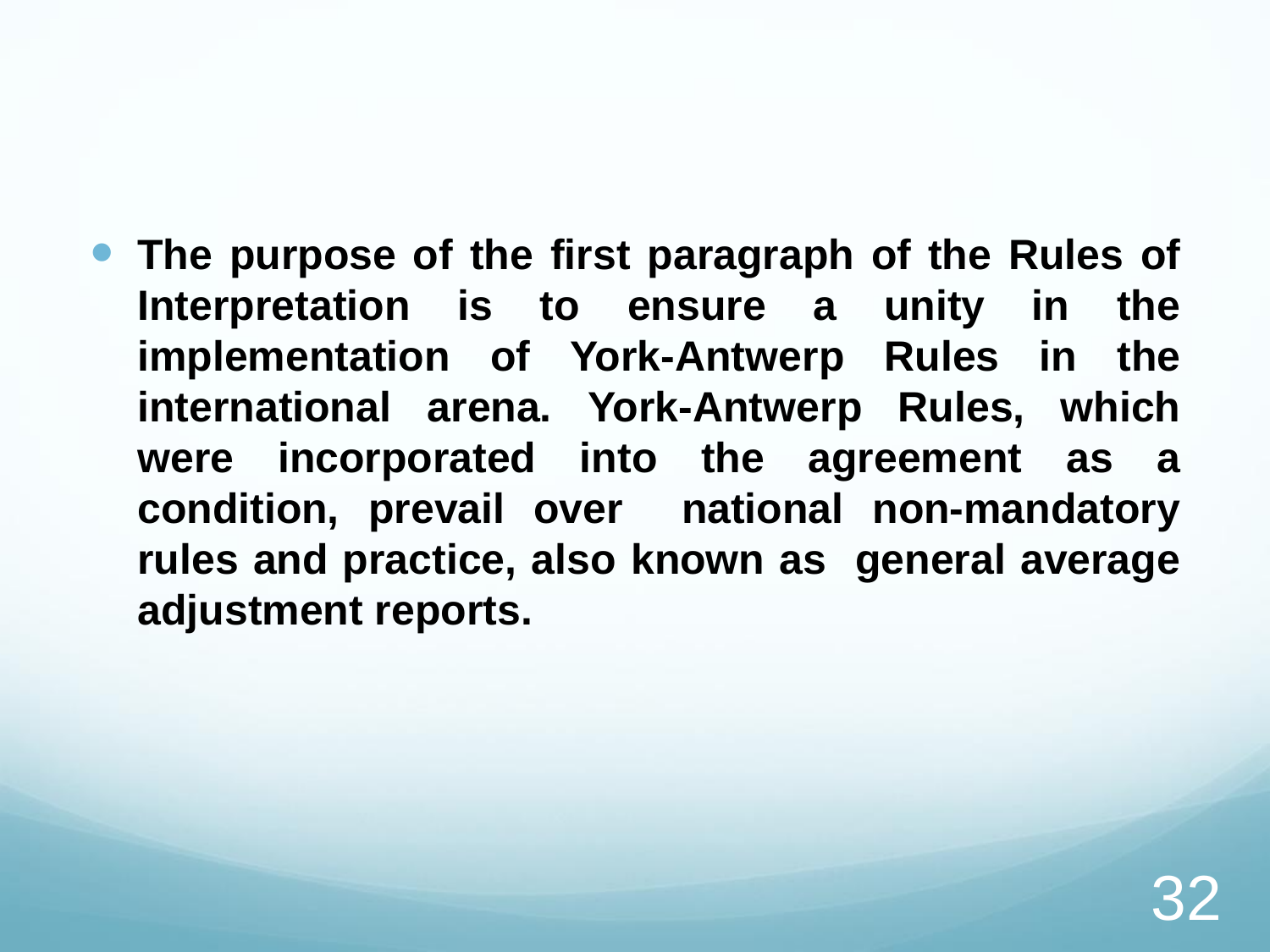### **Therefore, unity will be ensured in the international arena only if York-Antwerp Rules are implemented regardless of the national rules of law and/or practices in the jurisdiction where the general average is adjusted.**

*Except as provided by the Rule of Paramount and the numbered Rules, general average shall be adjusted according to the lettered Rules.*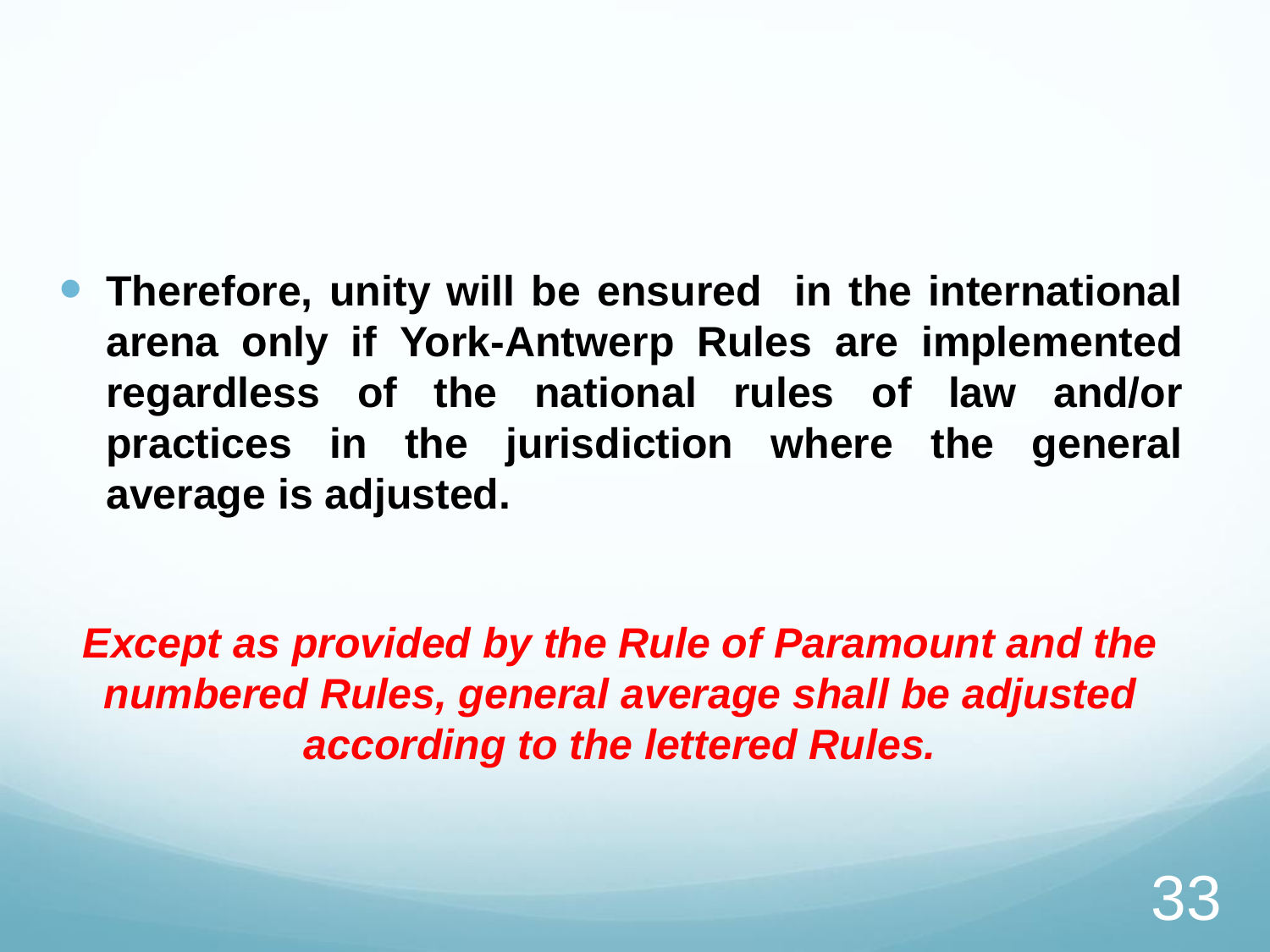**With the introduction of the Rule of Paramount into York-Antwerp Rules in 1994, the order of priority for implementation of the York-Antwerp Rules is as follows**

**:**

**Rule of Interpretation – Rule Paramount Numbered Rules Lettered Rules** 

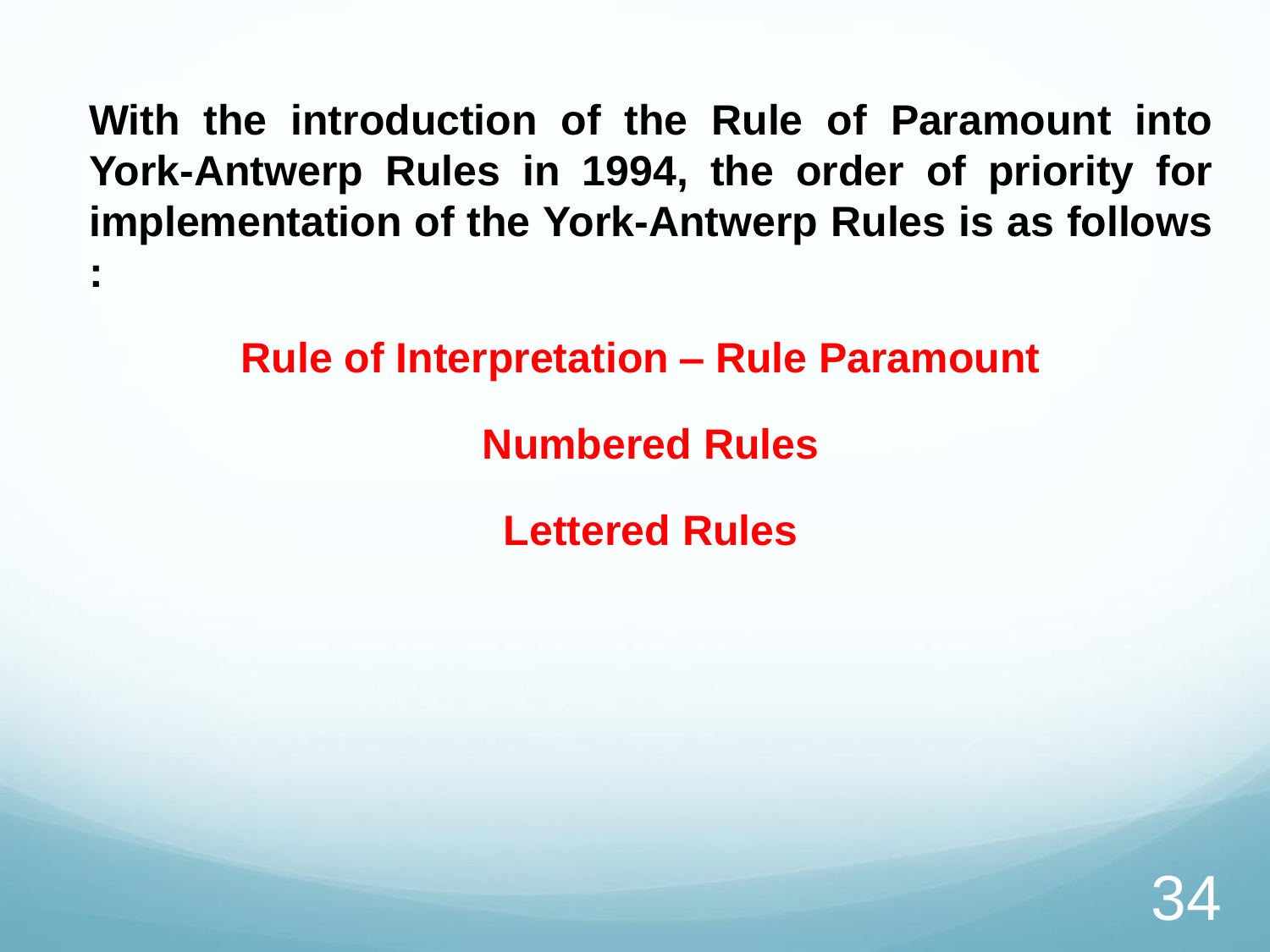**Therefore, in case of inconsistency between a Numbered Rule and a Lettered Rule, Numbered Rules shall prevail over Lettered Rules pursuant to the Rule of Interpretation.**

 **As a matter of fact, this conclusion may be based on the fact that principles of general average apply to particular special cases in order to ensure unity in practice, with the Numbered Rules not affected by the inconsistencies among the national law systems and practices.**

 **The Numbered Rules provide general average losses, damages and expenditures, such as :**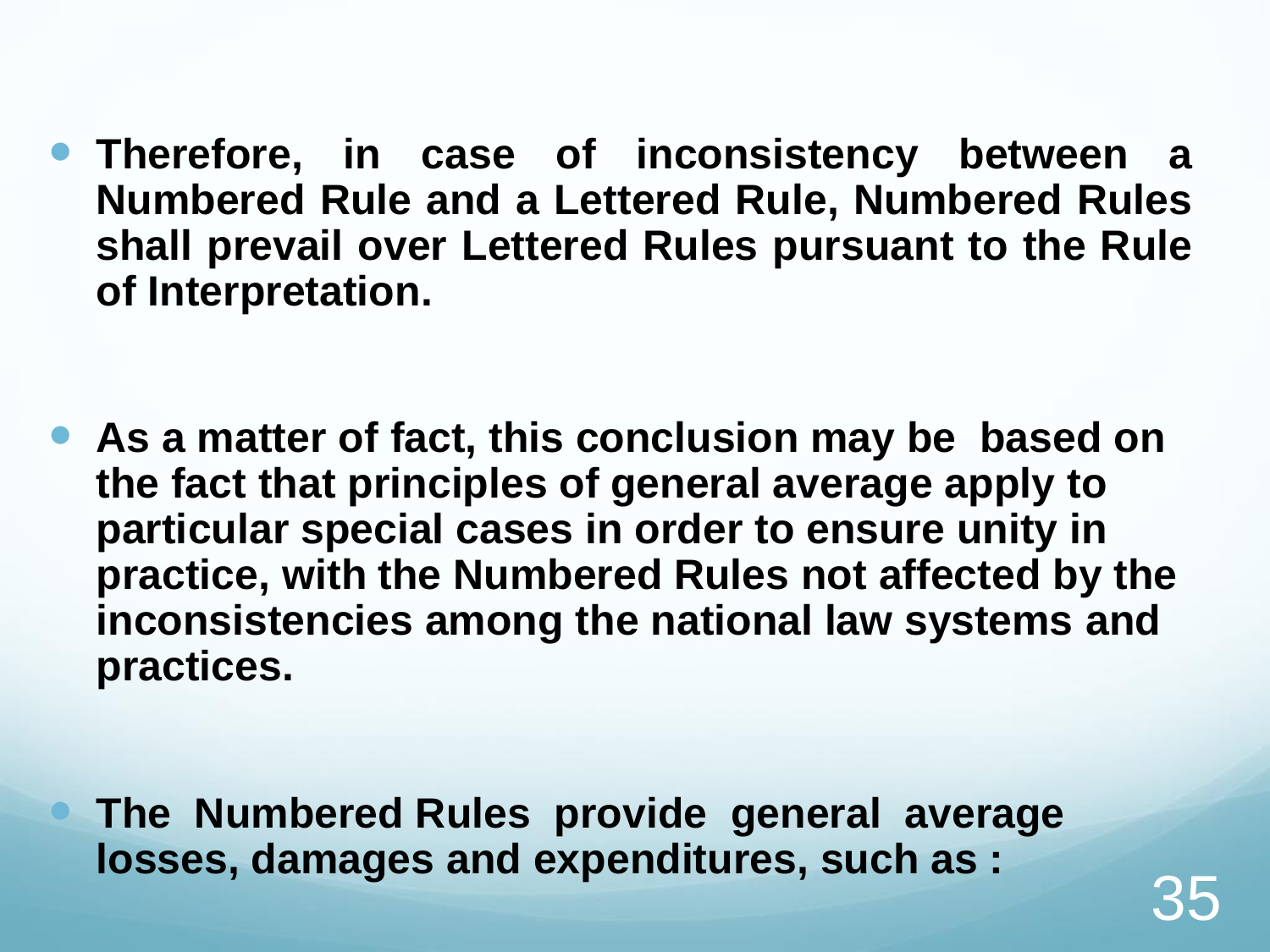- **Rule I: Jettison of cargo**
- **Rule II: Loss or damage by sacrifices for the common safety**
- **Rule III: Extinguishing fire on shipboard**
- **Rule IV : Cutting away wreck**
- **Rule V : Voluntary stranding**
- **Rule VI : Salvage**
- **Rule VII: Machinery and boiler damage**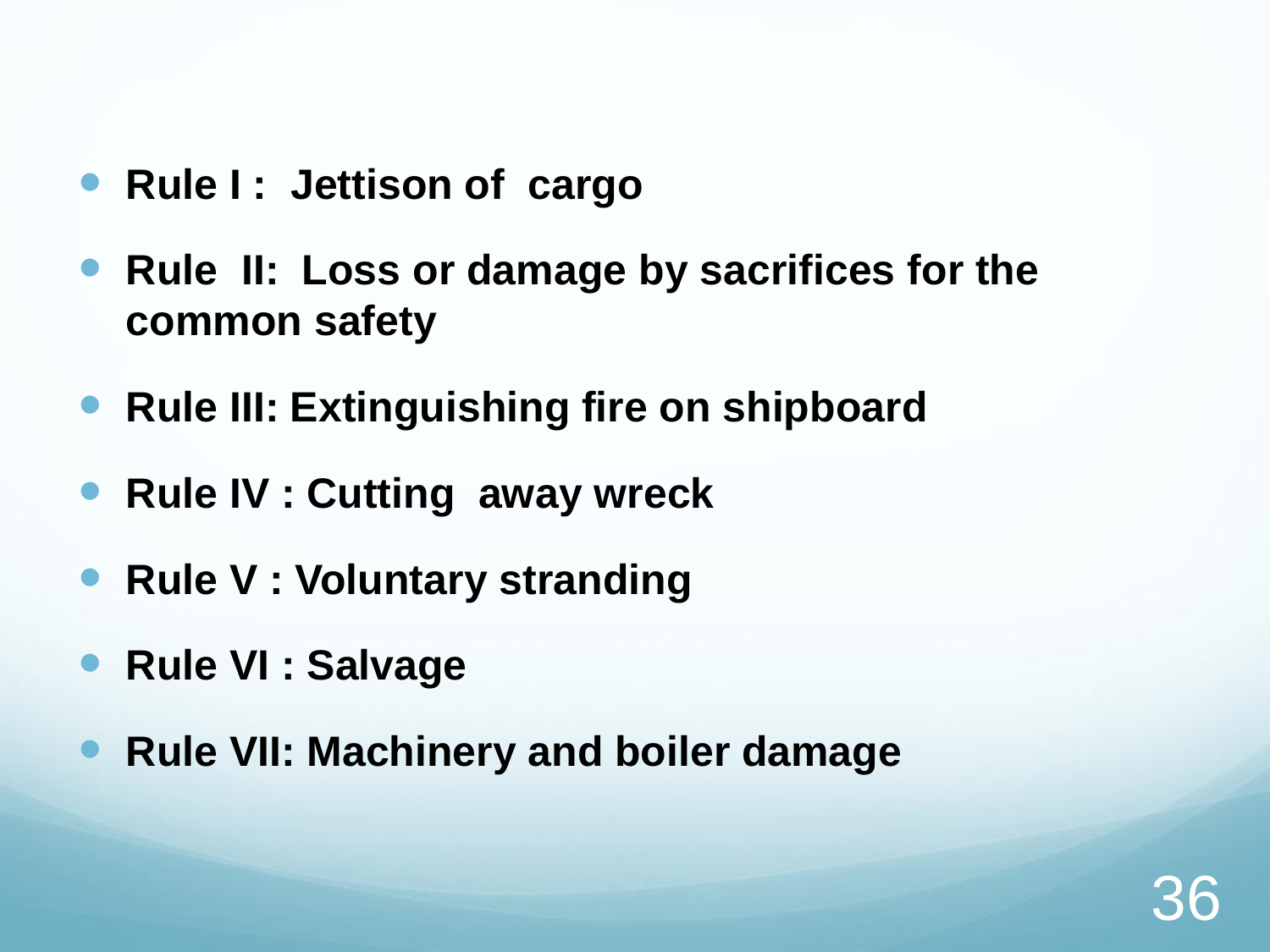- **Rule VIII: Expenses lightening A ship when A shore and consequential damage**
- **Rule IX : Use of cargo, ship's materials and stores for fuel**
- **Rule X : Expenses at port of refuge**
- **Rule XI : Wages and maintenance of crew and other port of refuge expenses**
- **Rule XII : Damage to cargo in discharging**
- **Rule XIII : Deductions from cost of repairs**
	- **Rule XIV : Temporary repairs**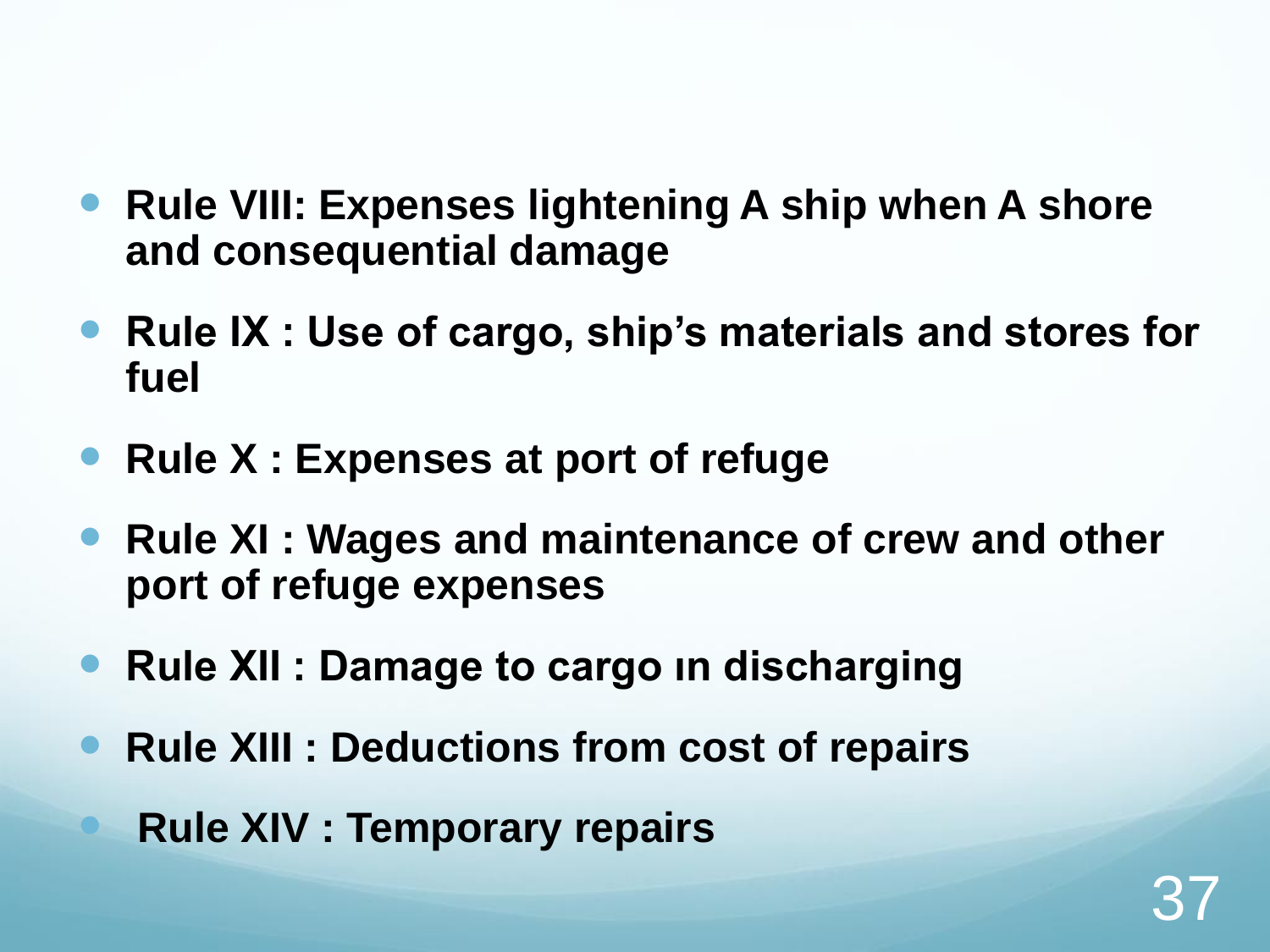### **Rule XV- Rule XXI are regarding general average adjustments**

- **Rule XV : Lost of freight**
- **Rule XVI : Amount to be made good for cargo lost or damaged by sacrifice**
- **Rule XVII : Contributory values**
- **Rule XVIII : Damage to ship**
- **Rule XIX : Undeclared or wrongfully declared cargo**
- **Rule XX : Provision of funds**
- **Rule XXI : Interest on losses made good in general average Rule XXII: Treatment of cash deposits**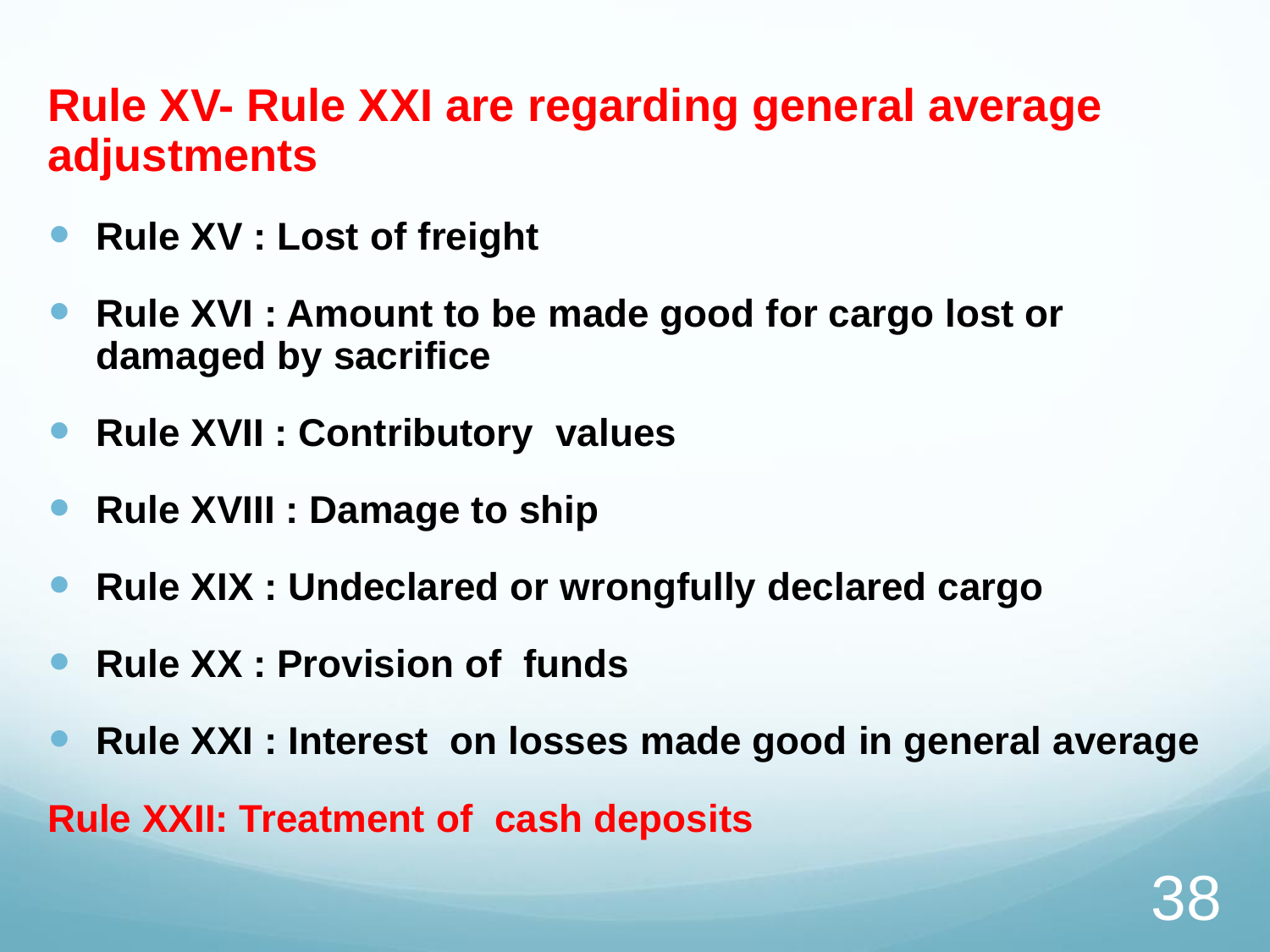## • IV. Elements of General Average

**Rule A includes a definition of general average which also sets forth its elements .**

#### **Rule A**

*There is a general average act when and only when any extraordinary sacrifice or expenditure is intentionally and reasonably made or incurred for the common safety for the purpose of preserving from peril the property involved in a common maritime adventure.* 

*General average sacrifices and expenditures shall be borne by the different contributing interests on the basis hereinafter provided.*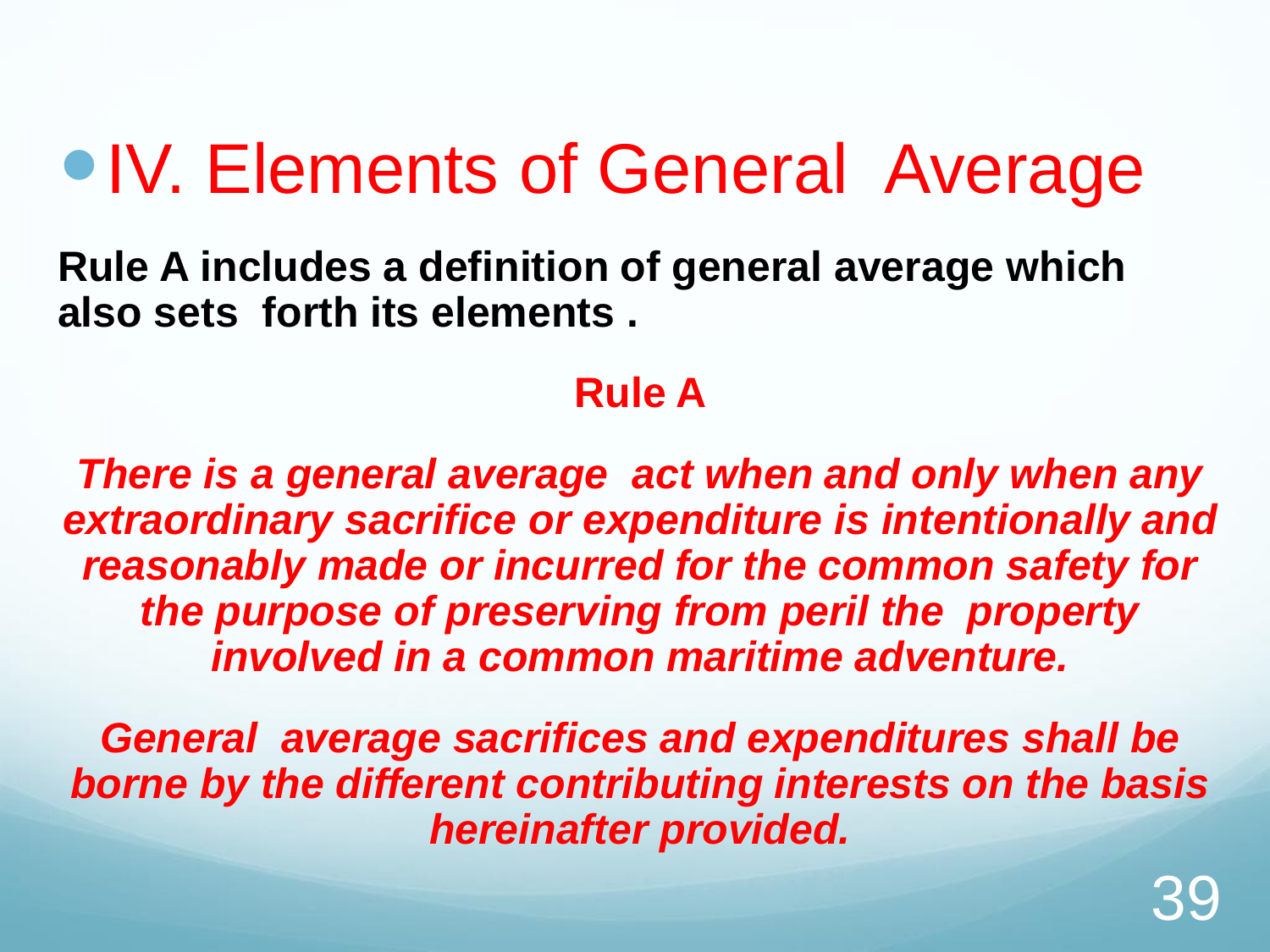## **According to this definition, the components of general average are:**

## *1. Extraordinary sacrifice or expenditure:*

**For the presence of general average act, it is not sufficient that the sacrifice is made for the purpose of preserving from peril the property involved in a common maritime adventure, but also the loss or expenditure that has arisen must have an extraordinary nature.**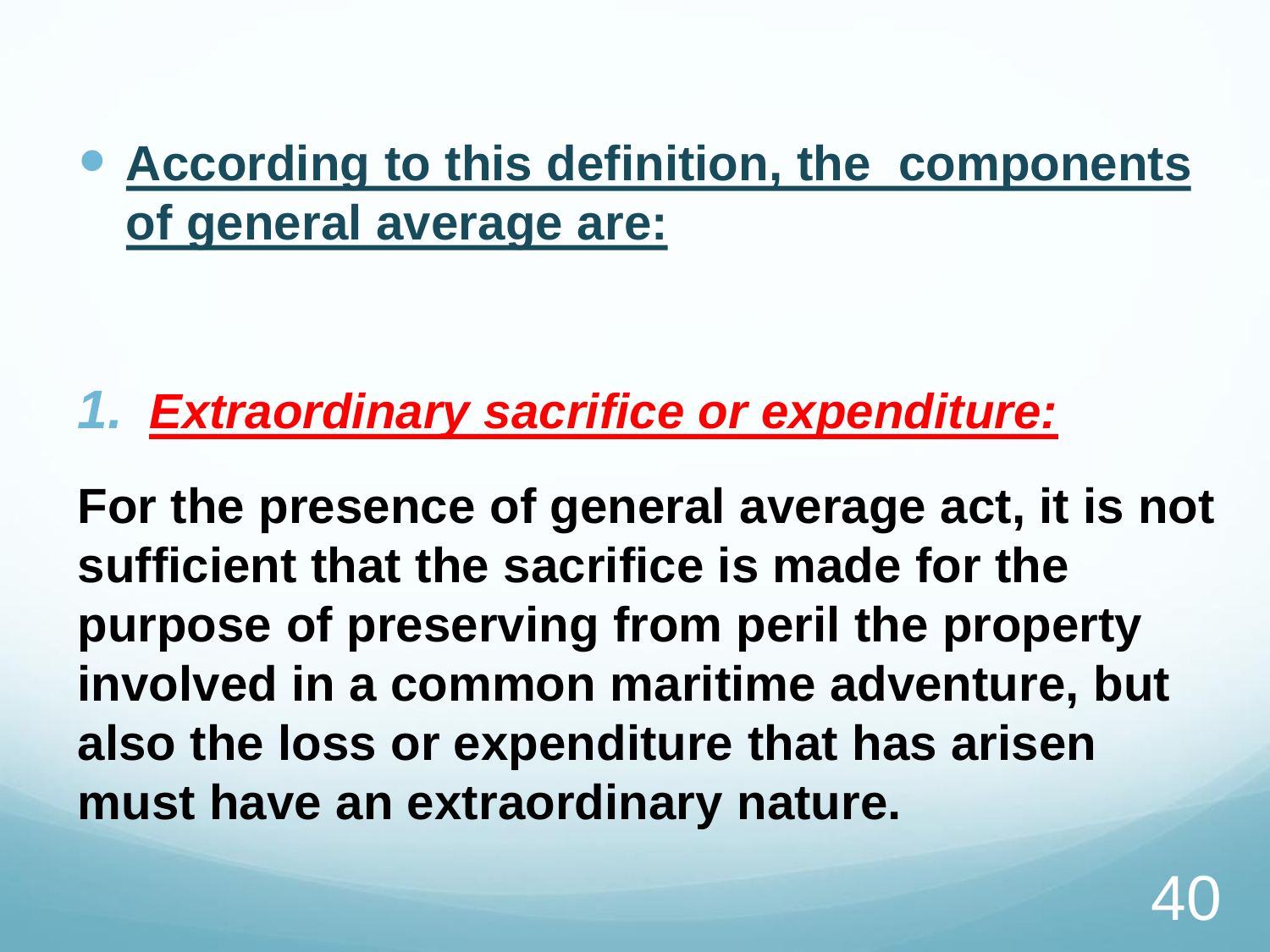**The term** *"extraordinary sacrifice"* **referred to in the text must mean sacrificing the property.** 

**For example, jettison of cargo, or the loss incurred by the machines during the attempts to refloat the ship which is ashore, is an extraordinary sacrifice***.*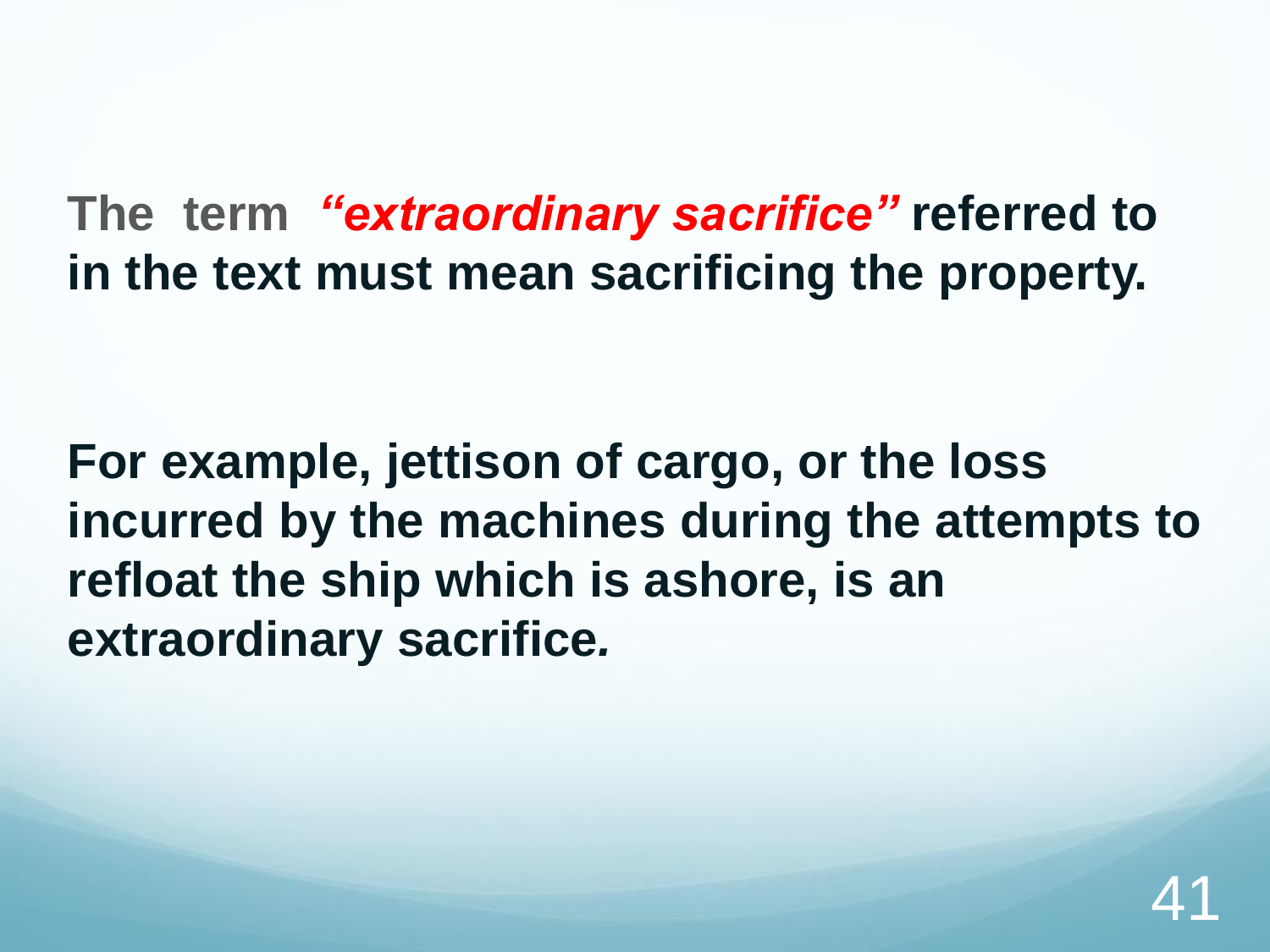*"Extraordinary expenditure" is* **the expenditure incurred for avoiding common peril. The losses and damages which are the natural burden of voyage may not be accepted as general average.** 

**For example, costs of hiring a trailer for towing a vessel when ashore or costs of refuge are extraordinary expenditure.**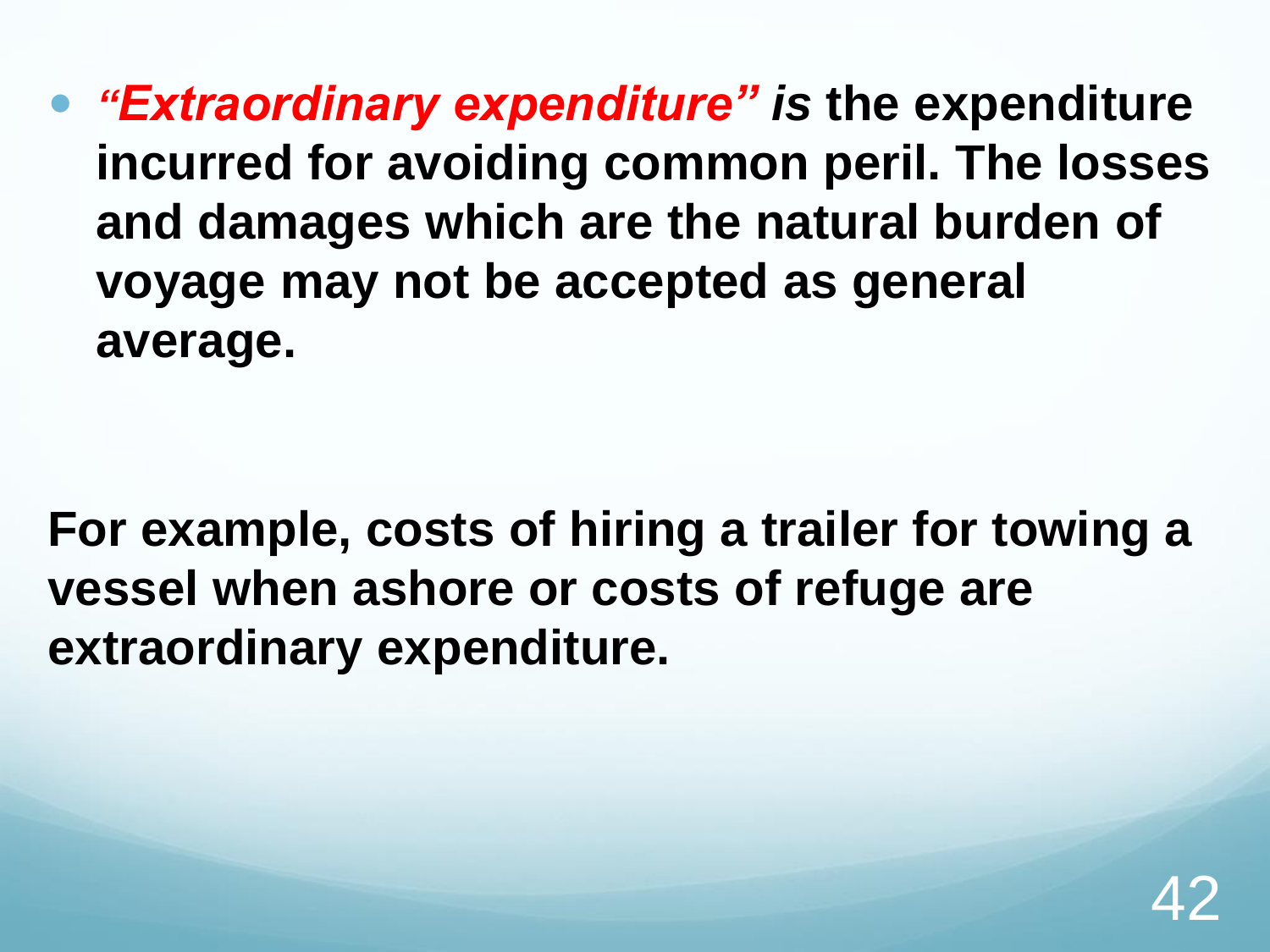## *2. Common Safety:*

**Another condition sought for accepting expenditure or losses as general average is that extraordinary sacrifice should have been made for the purpose of preserving from a common peril the property involved in a common maritime adventure.**

**In other words, sacrifice should have been made for the common safety. This is the key factor which differentiates general average from particular average.**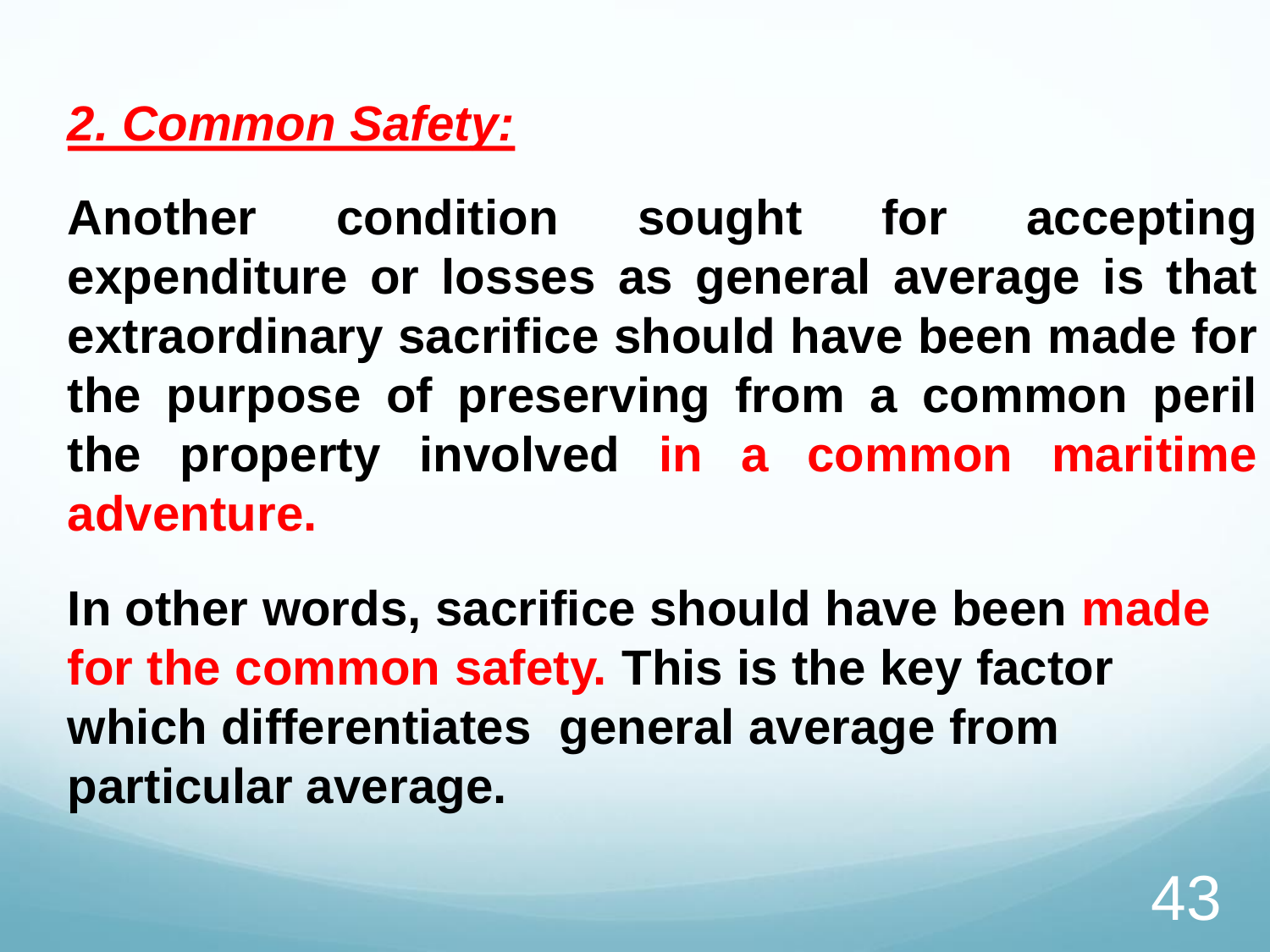**With the concept of common safety, the rule requires only the physical salvation of the property for the purpose of preserving the property from peril, and does not require the voyage to be successfully completed.**

 **In the case of total loss of the vessel and cargo before the voyage is over, no contributory value for general average shall be paid.**

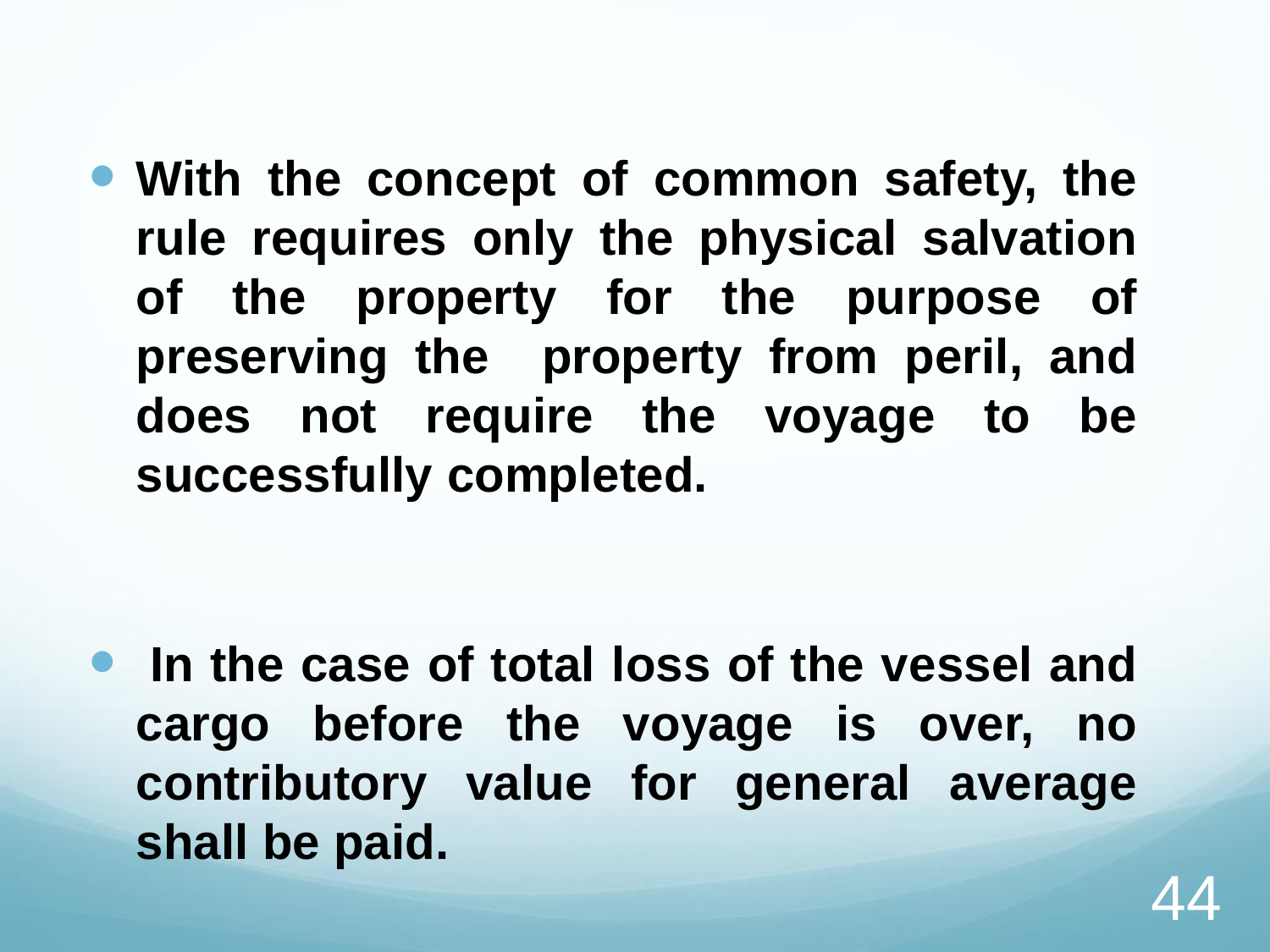### *3) Peril:*

**The peril doesn't have to be of a severity level which will have an impact immediately or which will cause the total loss of the vessel or cargo. It is sufficient that the peril be actual and of a nature which may cause severe damage to the vessel and cargo***.*

**An example for this concept is the** *"The American Farmer" (1947), 80 LIL. Rep. 672.* **case where the captain of the vessel, which was damaged in the middle of the Atlantic Ocean as a result of collision, asked for help from the coast guard to be delivered by air.**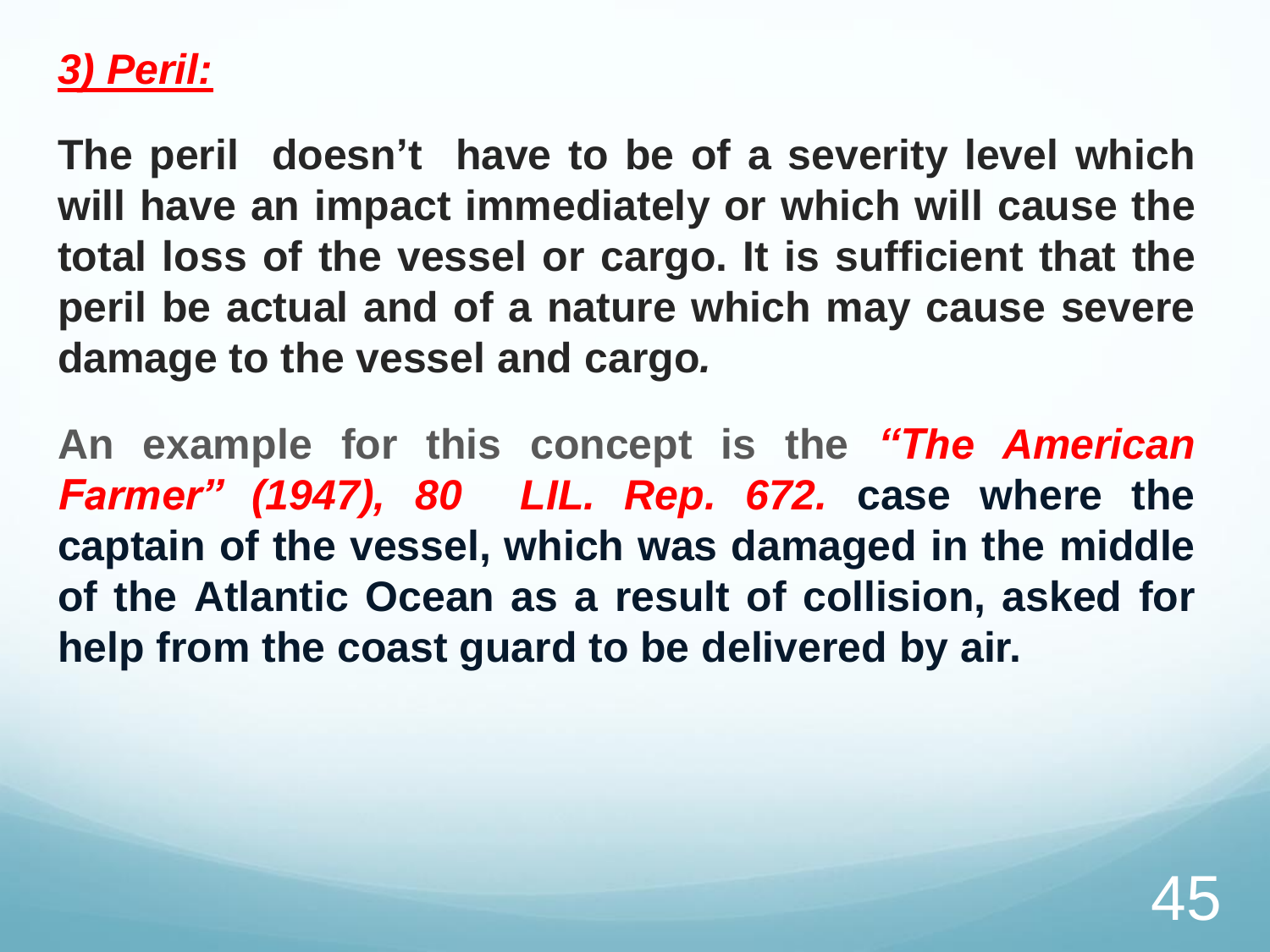**When aid was delivered, it was seen that the vessel had been saved by two other vessels. The court decided that not only the Coast Guard but also the other two vessels were entitled to receive salvage remuneration for their salvage effort.**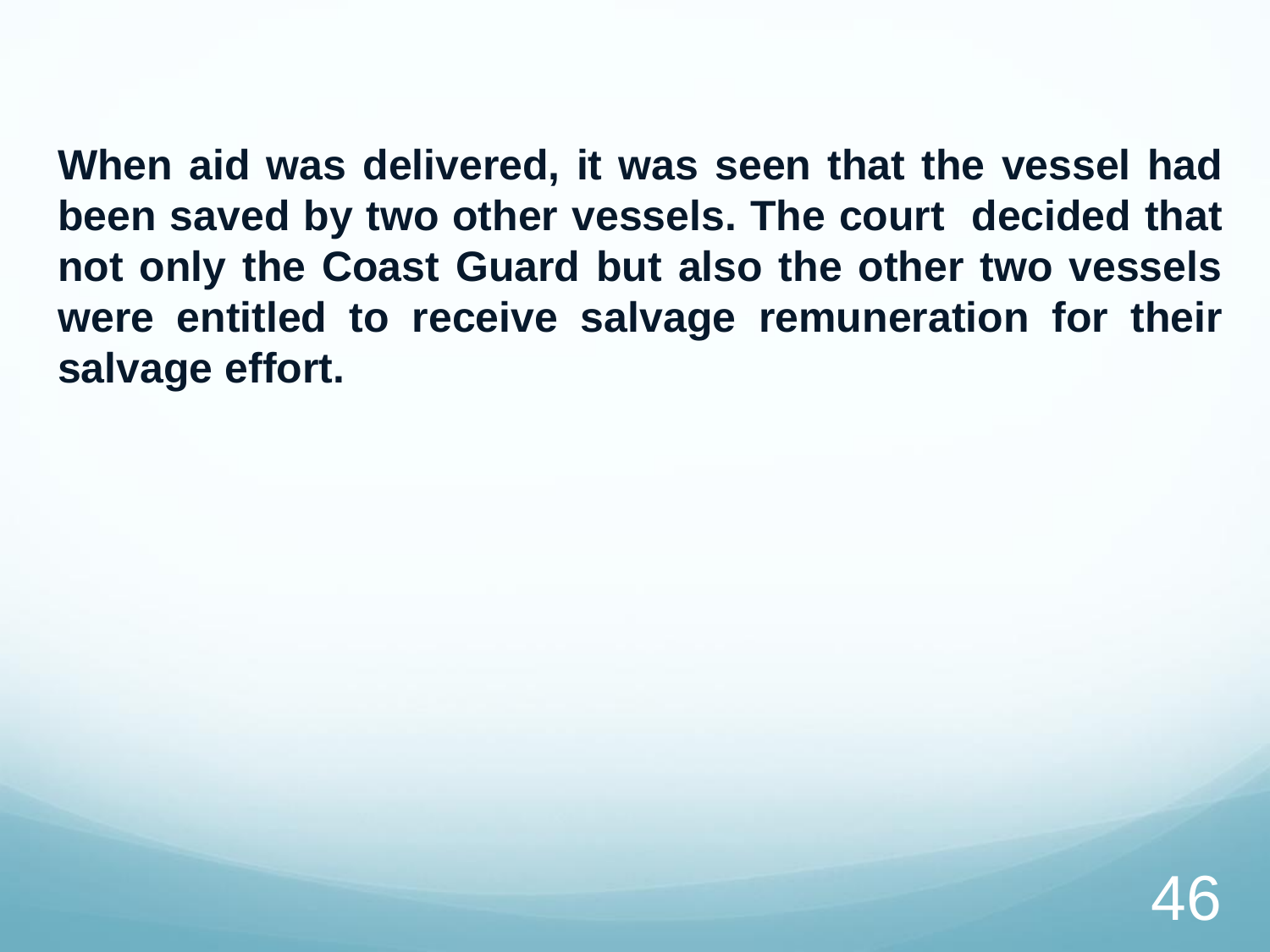**In the US, when identifying the severity level of a peril for determining whether there is a general average act, the existence of peril such as ;**

- **threatening peril**
- **threatening and seemingly unavoidable peril**
- **an imminent peril**
- **threatening imminent peril**
- **a peril close to physical damage**
- **an imminent peril threatening the whole**

**are sought in practice. ( Buglass, p.206)**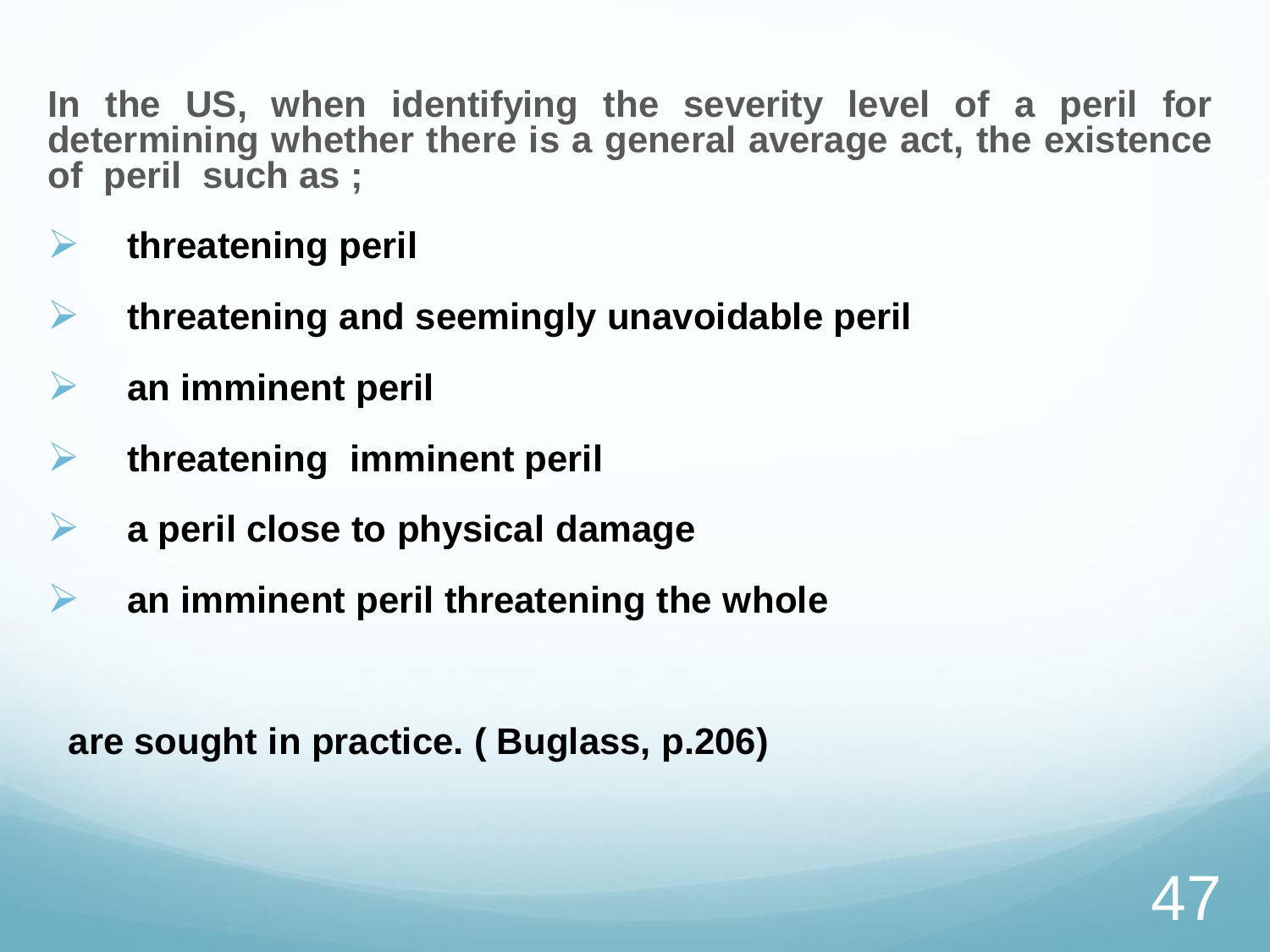**However, regardless of the severity of the peril, Rule A requires only the physical salvation of the property for the purpose of preserving the property from peril and does not require the voyage to be successfully completed.**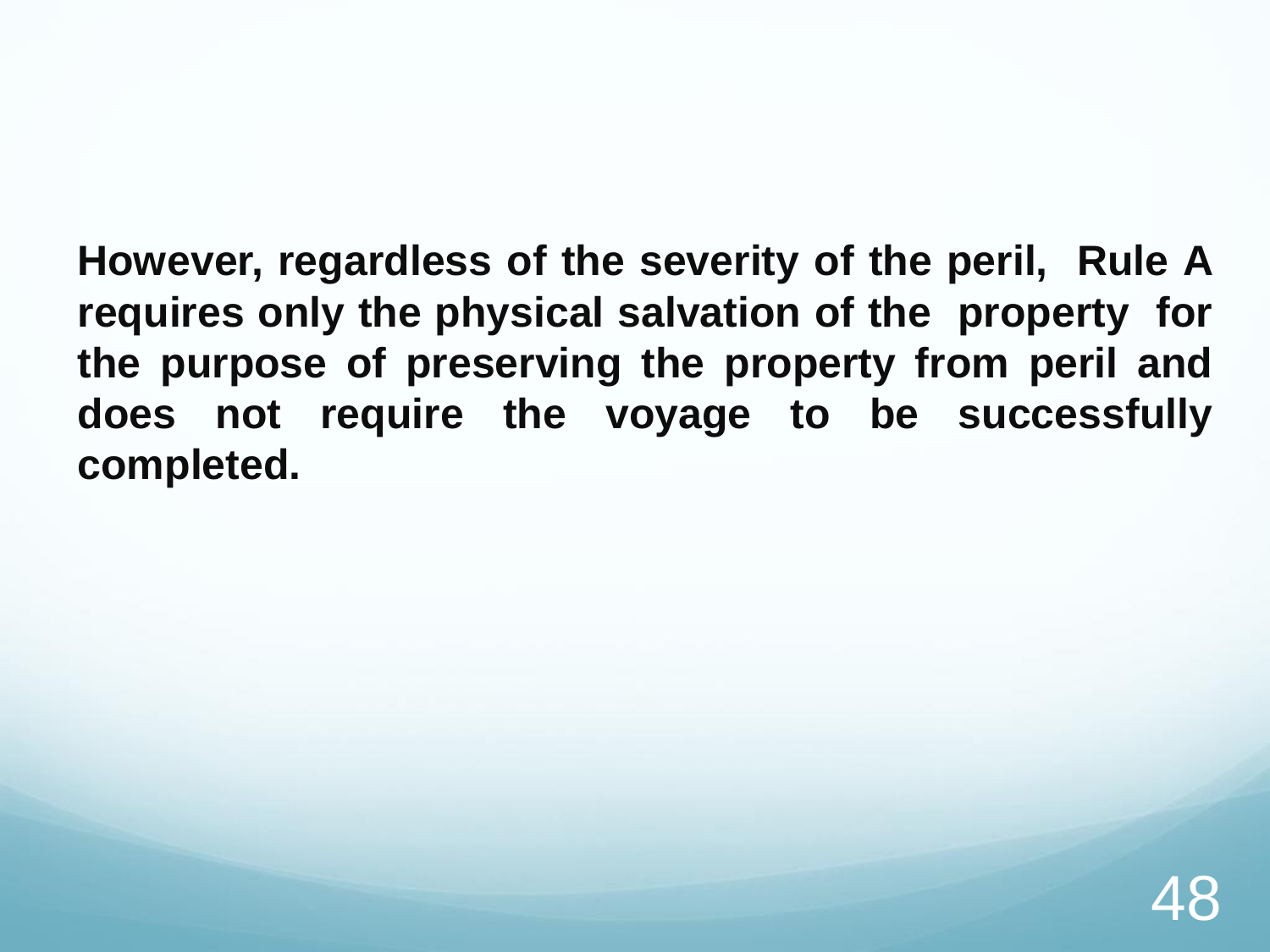**The conditions of peril and common safety should coexist. If the act was committed specifically for the purpose of common safety while encountering peril, then there is a general average act.** 

**The peril must be of a common nature threatening the vessel and the cargo. In other words, sacrifice or expenditure made for avoiding the peril threatening only the vessel or the cargo is not accepted as general average.**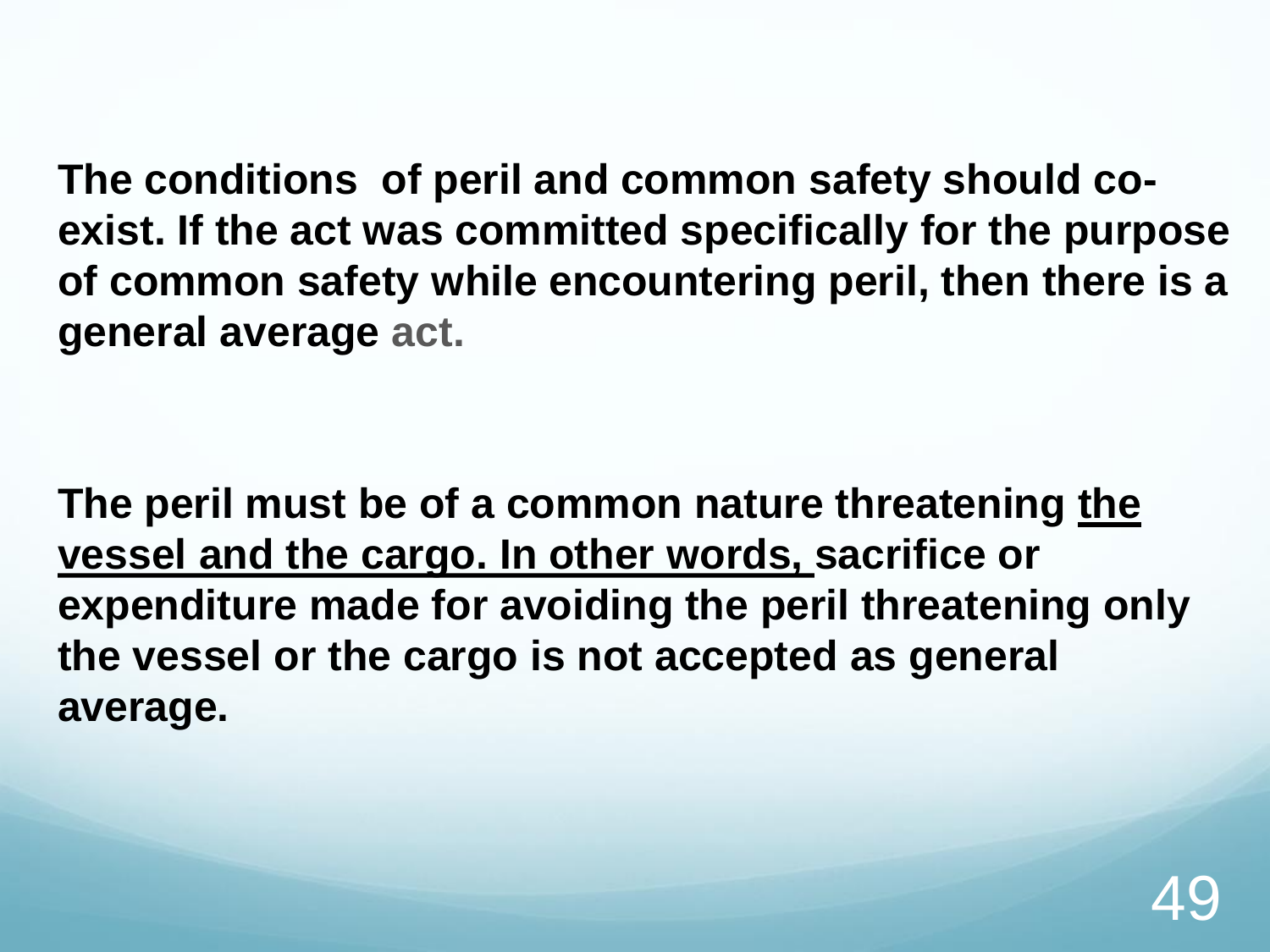**However, there are some exceptions to this in practice. For example, there are some cases from US courts which stipulate that general average rules may apply also when the insured ship is in ballast condition or without any contract of affreightment.**

*Potter v. Ocean Ins. Co ( 3 Summer 27) , "Dollar v. La. Fonciere Compagnie (162 Fed. Rep. 563 ) ,* 

*(***Buglass, p.206***)*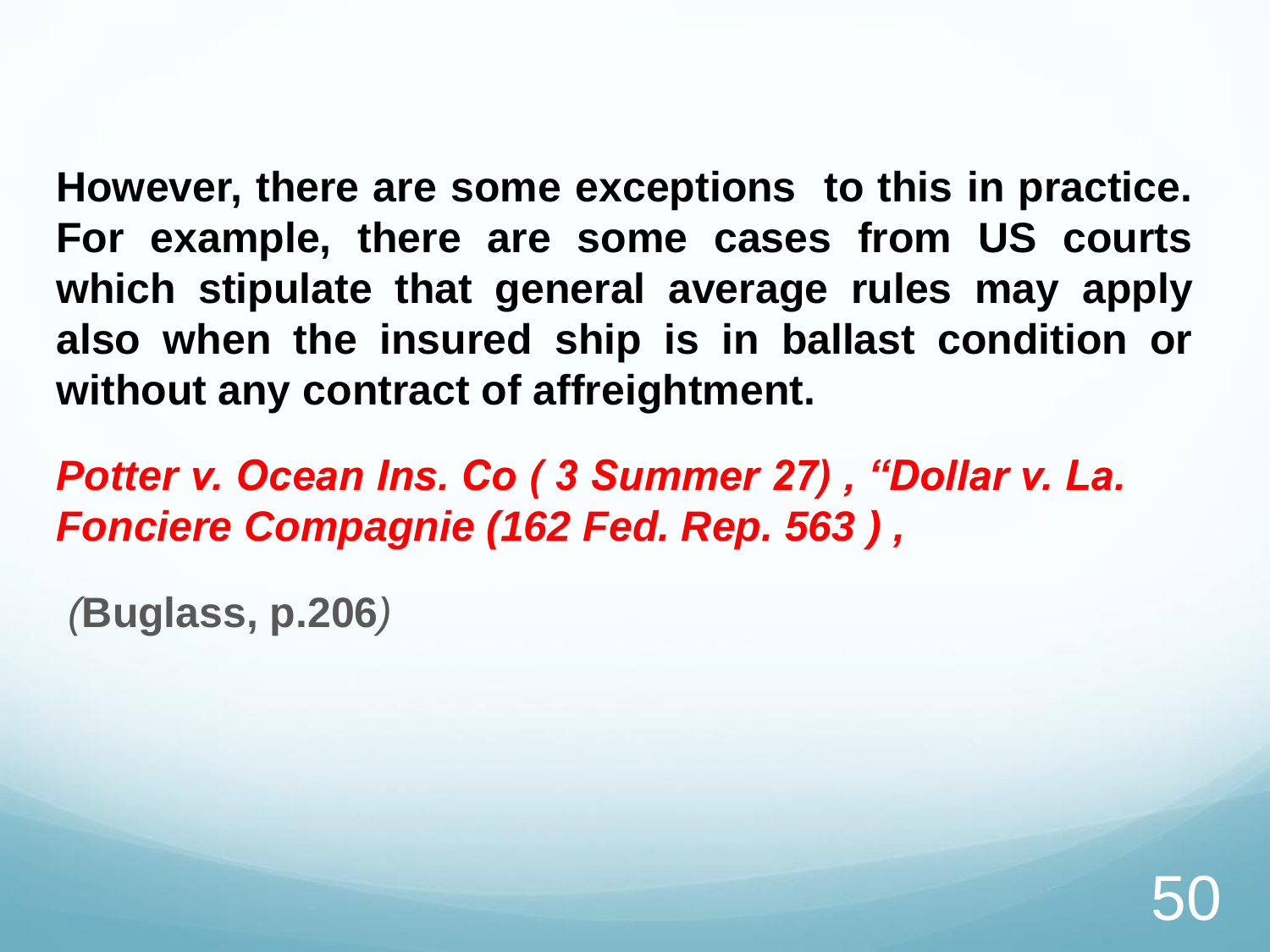**Also, in Rule X(b) and XI(b), where there is no "peril" requirement for the claims which are made for general average expenses at the port of discharge conditions, safe prosecution has replaced "peril".**

**As Buglass and Tetley expressed, this is general average "by agreement" or "artificial general average". (Buglass, p. 198; Tetley, p. 25 )**

**(***Eagle Terminal Tankers v . Insurance Co. of U.S.S.R (Eagle Courier) 637 F.2 <sup>d</sup> 890, 1981, AMC 137 (2 nd. Cir. 1981)* 51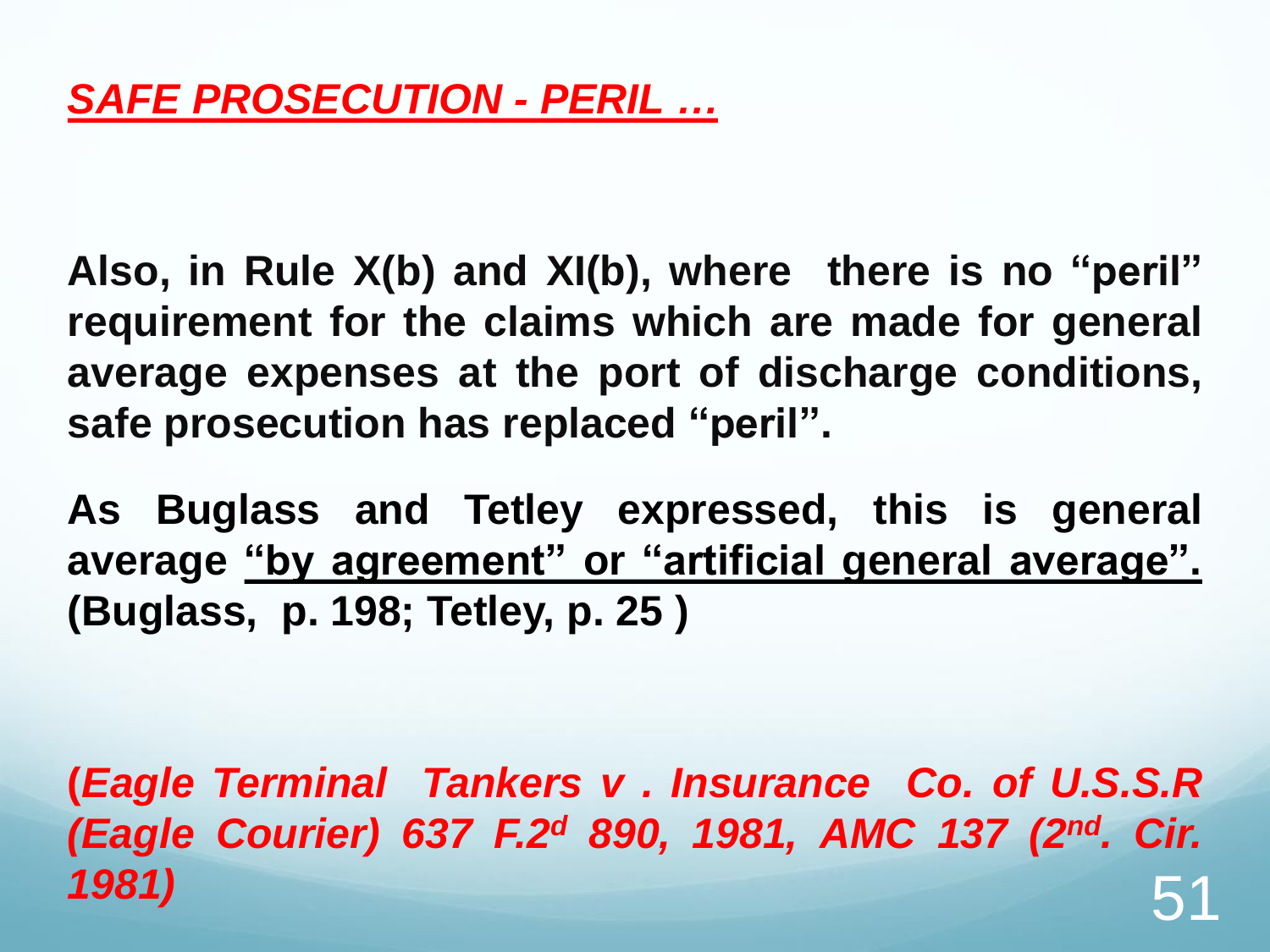## *4) Voluntary – Intentional and reasonable:*

**The general average act must be intentionally and reasonably committed for the common safety for the purpose of preserving the property from peril.**

**At this point, the captain must make a decision about taking measures at his/her own discretion, the consequences of which may be anticipated by the captain, in order to save the vessel and cargo from the peril involved. The captain may consult either the ship owner or the insurer before making such a decision. This decision is still accepted to be captain's own decision on behalf of the cargo and vessel's joint interests.**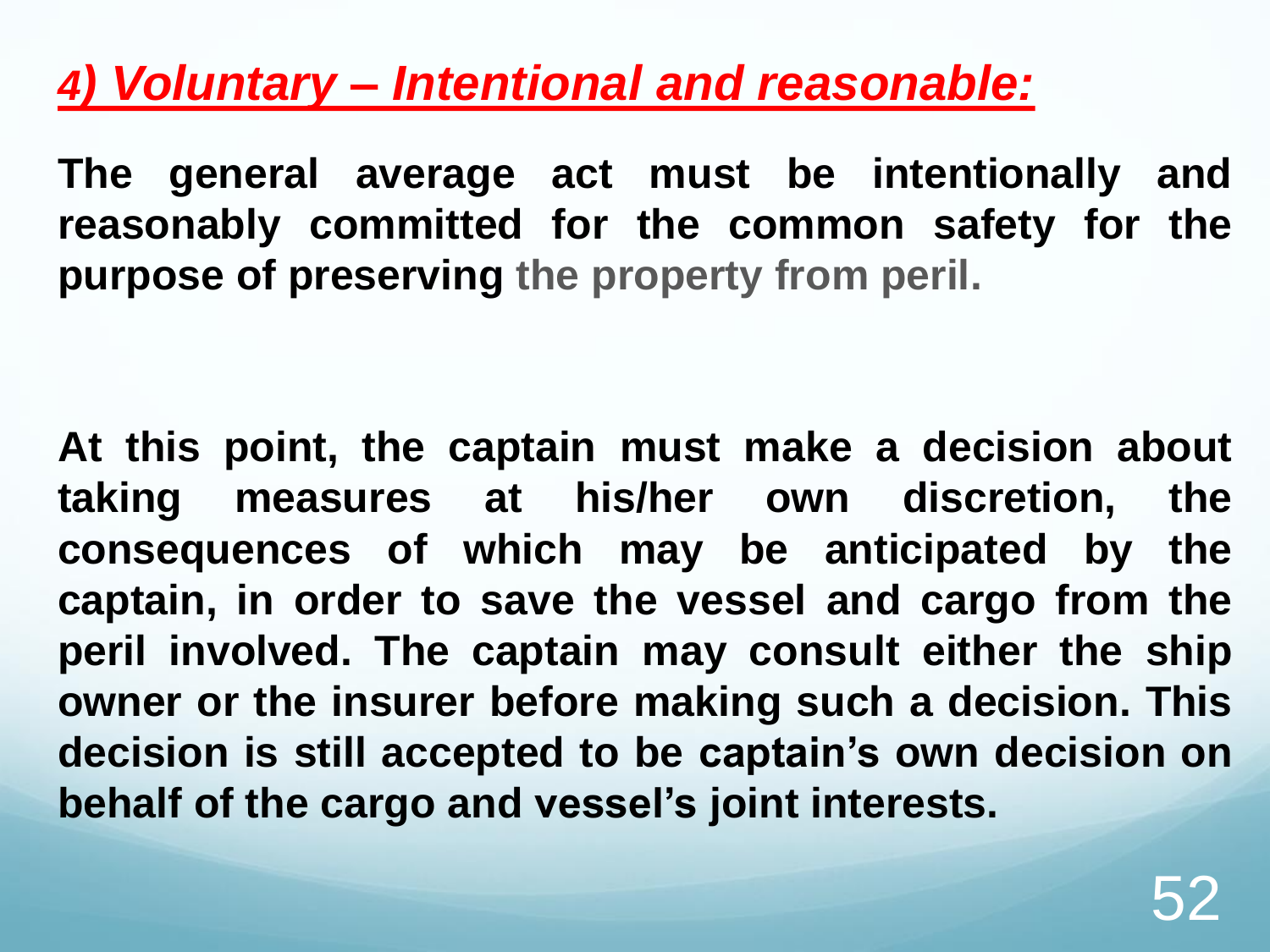**Thus, the decision of the captain for a general average act will be binding also for the owners of the cargo. (e.g., intentional jettison of cargo for the purpose of preserving from peril).**

**This act, which is committed intentionally, must not only cause sacrifice, but must also preserve the property from an existing peril.** *(Athel Line Ltd. V. Liverpool and London War Risks Ins. Assn. Ltd (1944) ; The Seapoll (1934) P. 53 ,* **(Lowndes/Rudolf, p.120)**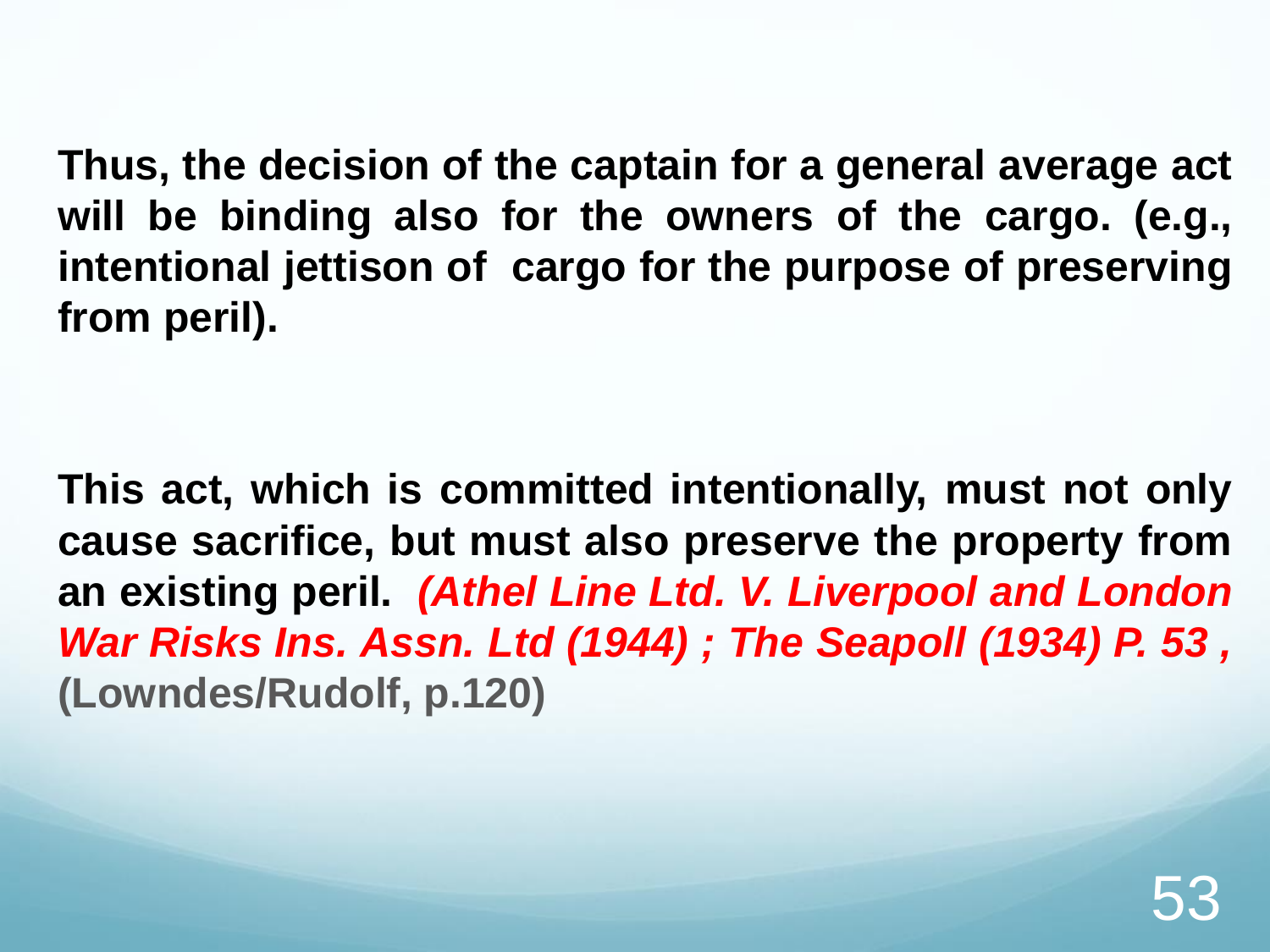**The sacrifice made intentionally must also be reasonable.** 

**What is meant by** *"REASONABLE"* **is that a taken measure must be the most appropriate measure to be taken for saving the vessel and cargo from peril, in other words for avoiding the damage in full or in part.**

**Reasonableness of the general average act preferred and implemented is measured according to the particular facts of each case.**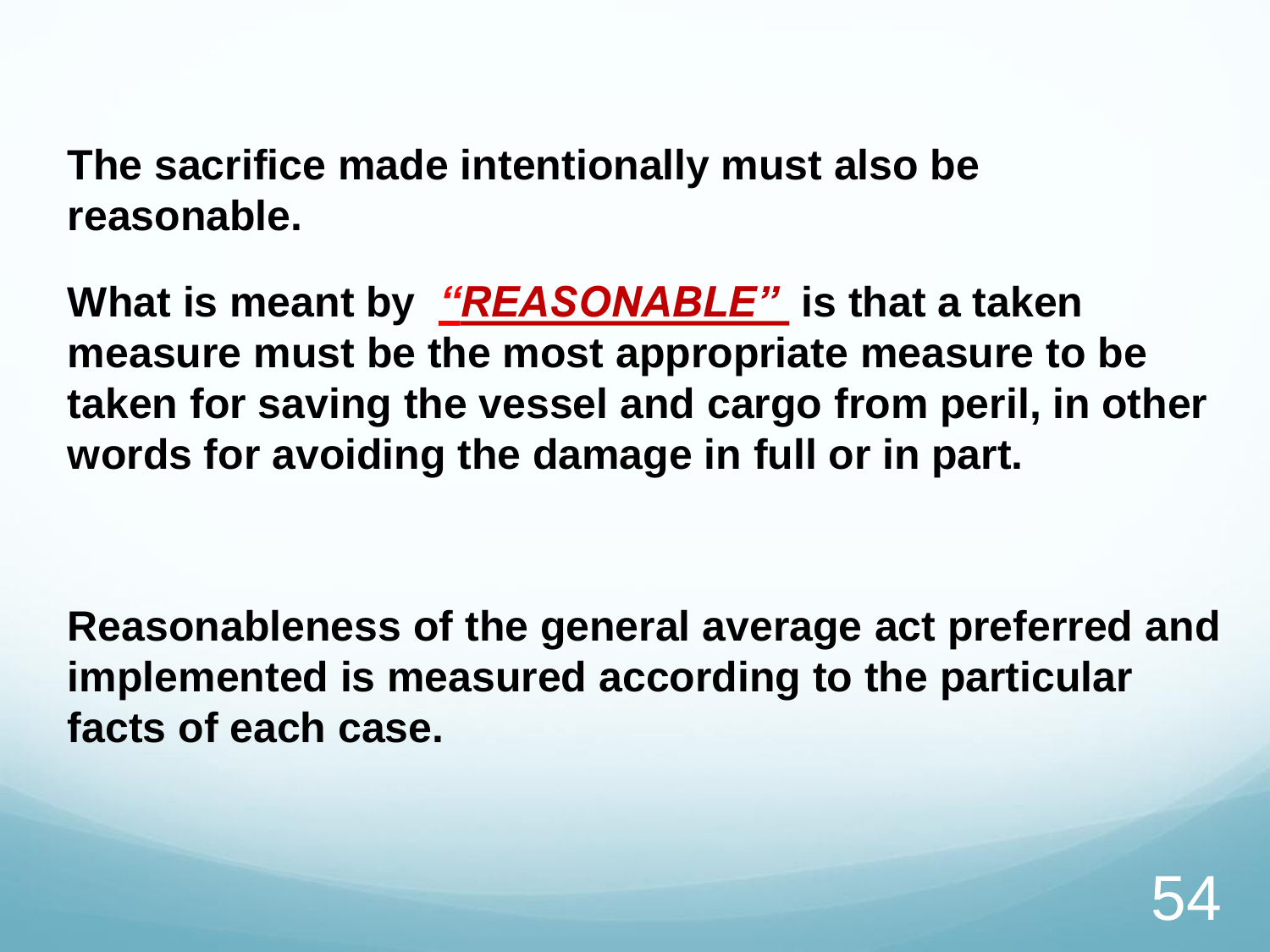**The condition of being reasonable is governed not only by Rule A, but also by the Rule Paramount.**

 **Thus, the sacrifice and expenditure made, which are not reasonable, may not be allowed as general average pursuant to the Numbered Rules.**

 **In this case, the Rule Paramount provides that the condition of being reasonable must be sought in all cases for the decision made for the general average act.**